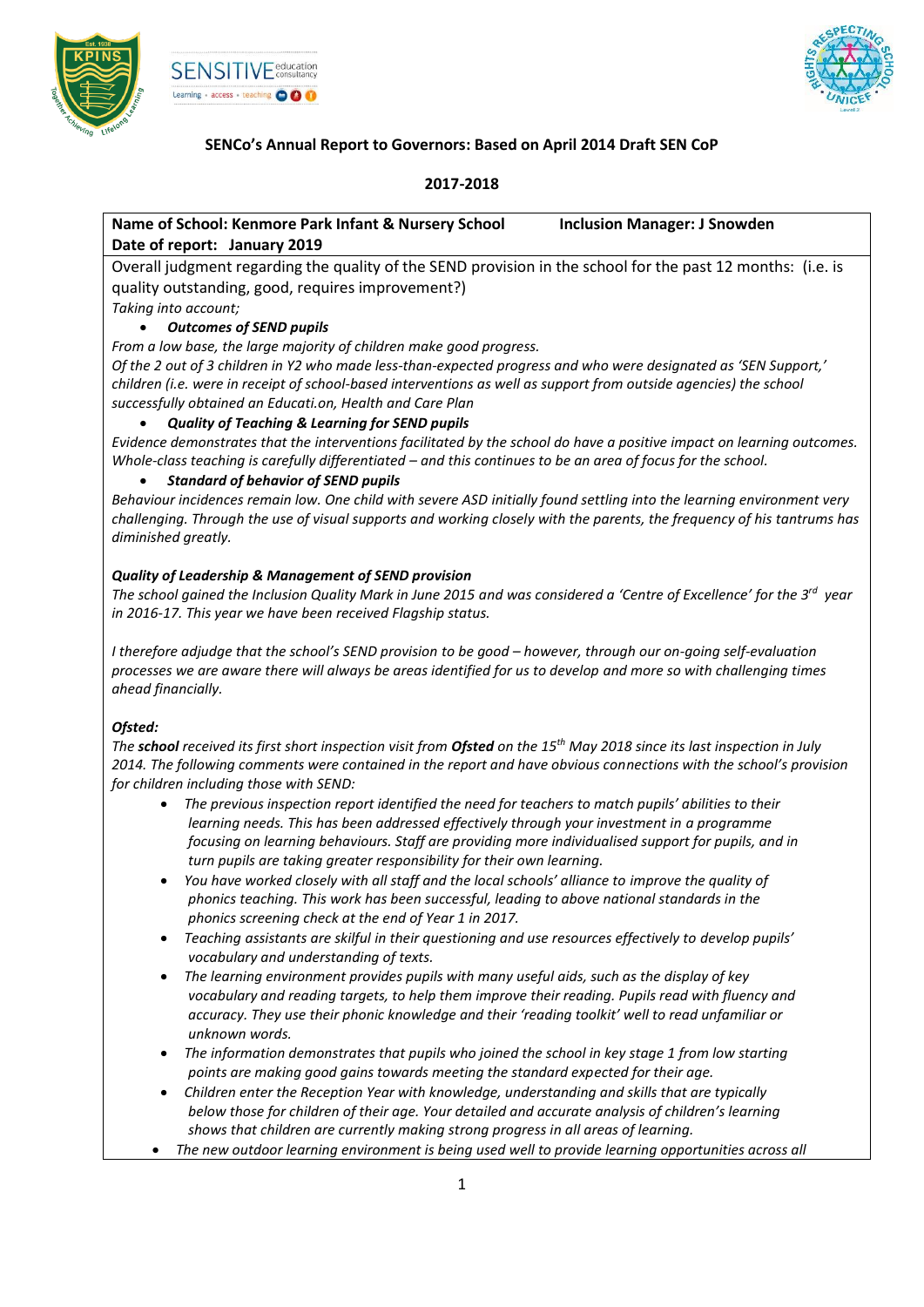



### *areas of learning.*

 *As a result of your initiatives, the whole-school level of attendance is currently higher than in previous years and closer to the national figure. Additionally, the rate of persistent absence is also in line with national figures. You rightly appreciate that attendance needs to be a constant focus for the school.*

#### SEND Profile (SEND register etc.) for past 12 months *Provide statistical information e.g.*

|                | <b>Number</b><br>in       | <b>Number</b><br>on SEN      | <b>Number</b><br>being                                                               | Number of<br>children who            |                                                          | (Main) Area of Need (Chn on 'SEN<br>Support/EHCP) |                                               |                                                |
|----------------|---------------------------|------------------------------|--------------------------------------------------------------------------------------|--------------------------------------|----------------------------------------------------------|---------------------------------------------------|-----------------------------------------------|------------------------------------------------|
|                | receipt<br>of EHC<br>Plan | register<br>'SEN<br>Support' | Monitored<br>/in receipt<br>of Internal<br><i><b>Interventio</b></i><br>$\mathsf{n}$ | were in<br>receipt of<br><b>SALT</b> | Communi<br>cation &<br><i>Interacti</i><br><sub>on</sub> | Sensory<br>&/or<br>Physical<br><b>Needs</b>       | Cogniti<br>on&<br>Learnin<br>$\boldsymbol{g}$ | Social,<br>Emotion<br>al &<br>Mental<br>health |
| <b>Nursery</b> |                           | 1                            |                                                                                      | $\mathbf{1}$                         | $\mathbf{1}$                                             |                                                   |                                               |                                                |
| Reception      | $\mathbf{1}$              | 7                            |                                                                                      | 6                                    | $\overline{7}$                                           |                                                   | 1                                             |                                                |
| Y1             | $\mathbf{1}$              | 6                            |                                                                                      | 6                                    | 6                                                        | 1                                                 |                                               |                                                |
| Y2             | $\mathbf{1}$              | 8                            |                                                                                      | 7                                    | $\overline{7}$                                           |                                                   |                                               |                                                |
| Total          | 3                         | 22                           | 26                                                                                   | 20                                   | 20                                                       | $\mathbf{1}$                                      | $\mathbf{1}$                                  |                                                |

*Number of children designated as 'SEN Support' (previously designated as School Action + or in receipt of a statement) and including children with an Education Health and Care Plan =25*

*Communication and Interaction remains a significant area of need. The number of children requiring Speech and Language Therapist input is consistently around the 20 learners mark although this changes as children move on and off the Therapist's caseload.* 

*Stakeholders should be made aware that as a service the Speech and Language Therapy (SALT) Team in Harrow continues to experience greater-than-ever levels of demand. Consequently, children whose level of need – identified in their initial SALT assessment – suggest they require X number of sessions per term - may not receiving their full entitlement. Our attached Speech and Language Therapist provides an excellent service and works in creative ways with school staff members to ensure that, as far as possible, the children receive as close to their full entitlement of sessions.* 

*Children who join the school in Reception have their sessions protected as do the children who are on the Autism pathway.* 

*It is also worth noting that the threshold for receiving SALT has been reviewed over the last 4 years. The implications of this are that only those children whose needs are more severe (i.e. require frequent, specialist input) qualify for SALT. Children who are designated during assessment as 'targeted' (meaning with some targeted support from a SALT and follow-up support from school staff the children's needs are likely to be adequately met) do not meet the current, high threshold for Speech and Language Therapy.* 

## *Occupational Therapy*

*Letter received 20/02/18 – stating 'Due to staff shortages, we will only be able to offer review sessions this half term.' This is the first notification of support from OT the school has received this year (3 children on the caseload)* 

## *Challenges*

*Amongst many challenges one significant one worthy of highlighting in 2017-18 was the number of children in Reception with either high SEND needs or facing very challenging home circumstances which have contributed to them being placed on Child Protection Plans. In Reception, 5 children were in receipt of a child protection plan whilst at the same time preparation was underway for 3 statutory assessments. The school worked closely with Children's Services to ensure children were safe and that their educational needs were being met. Education, Health and Care Plans were requested for 3 children and all were successful – though 2 required the parents to decide to take Brent Local Authority*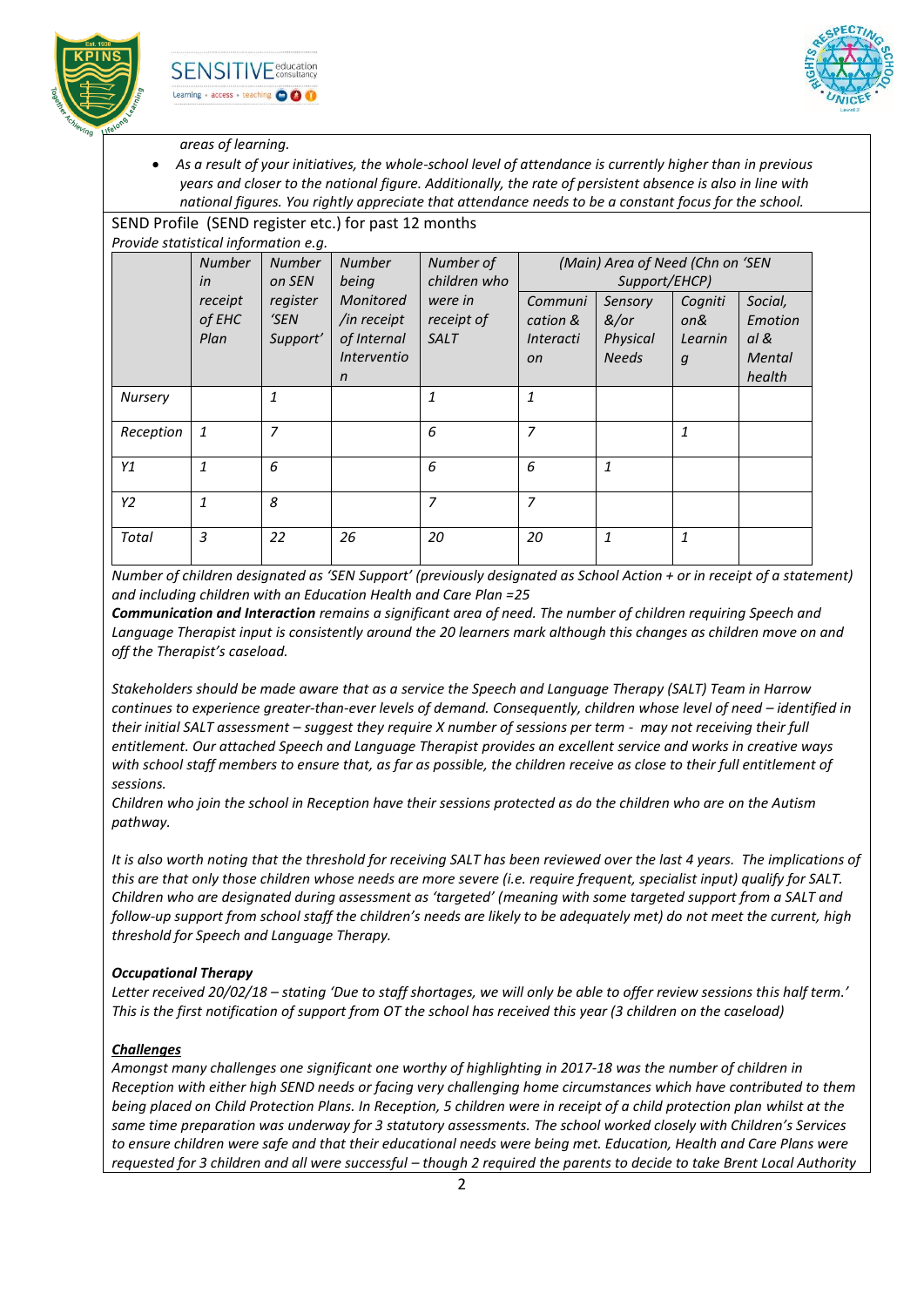





*to tribunal after the initial requests had been rejected. The school supported the parents' efforts in this. It does suggest, anecdotally, that it is becoming increasingly hard to obtain an Education Health and Care plan for the children with most severe needs.*

|                                          |       |                                                                                                                          |                                 |                               |                      |                            |                          |                   |                   |                   | The school uses its own tracking system. Expected progress is judged to be 3 points/year. Therefore a child moving from a reading, writing or |
|------------------------------------------|-------|--------------------------------------------------------------------------------------------------------------------------|---------------------------------|-------------------------------|----------------------|----------------------------|--------------------------|-------------------|-------------------|-------------------|-----------------------------------------------------------------------------------------------------------------------------------------------|
|                                          |       | maths score of 16-19 would be judged to have made expected progress. Anything above this can be deemed good/outstanding. |                                 |                               |                      |                            |                          |                   |                   |                   |                                                                                                                                               |
|                                          |       |                                                                                                                          |                                 |                               | Y2                   |                            |                          |                   |                   |                   |                                                                                                                                               |
|                                          | Child | Reading<br>score at<br>start of                                                                                          | Writing<br>score at<br>start of | Maths<br>score at<br>start of | Readin<br>g<br>score | Writing<br>score at<br>end | Maths<br>score at<br>end | R<br>progr<br>ess | W<br>progr<br>ess | M<br>progr<br>ess | <b>Comments</b>                                                                                                                               |
| Children in<br>receipt of<br><b>EHCP</b> |       | year<br>16                                                                                                               | year<br>16                      | year<br>16                    | at end<br>19         | 19                         | 19                       | $\overline{3}$    | $\overline{3}$    | $\mathfrak{Z}$    | <b>Obtained</b><br>Education,<br>Health and                                                                                                   |
|                                          |       | <b>Total progress since Reception</b>                                                                                    |                                 |                               |                      |                            |                          | 5                 | 6                 | $\mathfrak{s}$    | Care Plan                                                                                                                                     |
| Children in                              |       | 17                                                                                                                       | 18                              | 18                            | 19                   | 20                         | 20                       | $\overline{a}$    | $\overline{2}$    | $\sqrt{2}$        | Severely                                                                                                                                      |
| receipt of<br>SALT                       |       | Total progress since Reception                                                                                           |                                 |                               |                      |                            |                          | 5                 | 6                 | 6                 | disordered<br>language<br>made it<br>difficult for her<br>to adequately<br>express herself<br>leading to low<br>progress in<br>reading.       |
|                                          |       | 17                                                                                                                       | 17                              | 18                            | 22                   | 21                         | 21                       | $\overline{4}$    | $\overline{4}$    | $\overline{4}$    | Significantly<br>positive                                                                                                                     |
|                                          |       |                                                                                                                          |                                 |                               |                      |                            |                          |                   |                   |                   | progress.<br>Significant<br>family issues.<br>On school's<br>vulnerable<br>children's list.<br>Several years<br>on CP plans.                  |
|                                          |       | 20                                                                                                                       | 19                              | 19                            | 22                   | 22                         | 22                       | $\overline{2}$    | $\overline{3}$    | $\overline{3}$    | Good progress<br>overall.                                                                                                                     |
|                                          |       | <b>Total progress since Reception</b>                                                                                    |                                 |                               |                      |                            |                          | $\overline{z}$    | 7                 | $\overline{7}$    | Discharged<br>from SALT at<br>end of year<br>due to good<br>progress.                                                                         |
|                                          |       | 18                                                                                                                       | 18                              | 18                            | 21                   | 21                         | 21                       | $\overline{3}$    | 3                 | $\overline{3}$    | It was felt they                                                                                                                              |
|                                          |       | <b>Total progress since Reception</b>                                                                                    |                                 |                               |                      |                            |                          | 8                 | $\overline{7}$    | $\overline{7}$    | would need an<br><b>EHCP</b> in<br>Reception.<br>Made v good<br>progress.                                                                     |
|                                          |       | 12                                                                                                                       | 12                              | 10                            | 15                   | 14                         | 15                       | $\mathbf{3}$      | $\overline{2}$    | 5 <sup>5</sup>    | *reassessed at                                                                                                                                |
|                                          |       | <b>Total progress since Reception</b>                                                                                    |                                 |                               |                      |                            |                          | $\overline{4}$    | $\overline{2}$    | $2*$              | start of Y2.<br>Very limited<br>retention.<br>Known to EP.<br>Received an<br>EHCP at end of<br>summer term.                                   |
|                                          |       | 18                                                                                                                       | 18                              | 18                            | 21                   | 20                         | 20                       | $\overline{3}$    | $\overline{2}$    | $\overline{2}$    | Parents did not                                                                                                                               |
|                                          |       | <b>Total progress since Reception</b>                                                                                    |                                 |                               |                      |                            |                          | 6                 | $5\overline{)}$   | $\mathfrak{s}$    | feel able to<br>explore other<br>potential<br>barriers to<br>learning.                                                                        |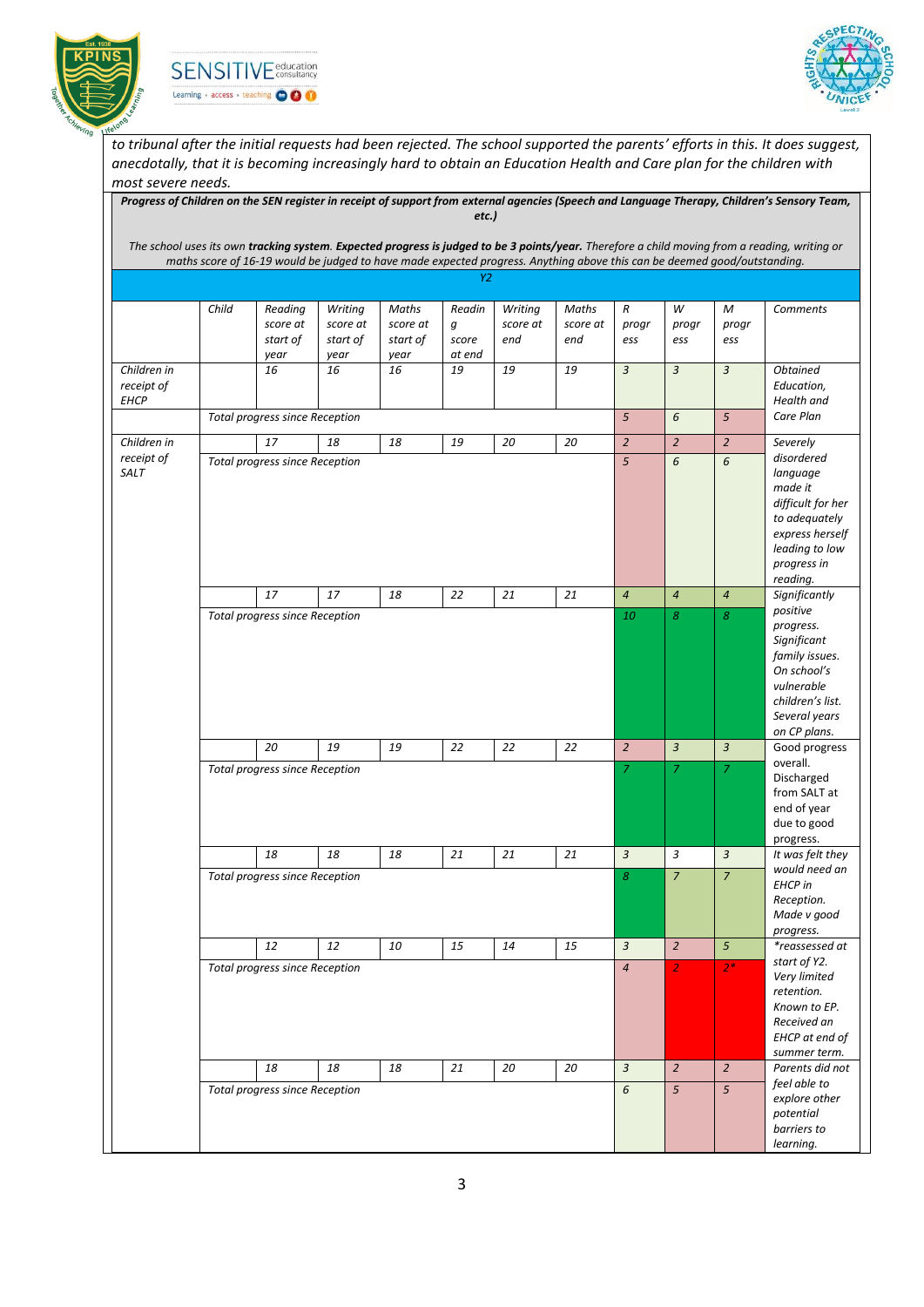

**SENSITIV** E education Learning + access + teaching OOO



|                           |       | 16                                                                                             | 15               | 18               | 18              | 19       | 21       | $\overline{2}$    | $\boldsymbol{4}$  | $\overline{3}$ |                                                                                                                                    |
|---------------------------|-------|------------------------------------------------------------------------------------------------|------------------|------------------|-----------------|----------|----------|-------------------|-------------------|----------------|------------------------------------------------------------------------------------------------------------------------------------|
|                           |       | Total progress since Reception                                                                 |                  |                  |                 |          |          | 10                | 9                 | 13             |                                                                                                                                    |
|                           |       | 13                                                                                             |                  | 14               | 15              |          | 17       | $\overline{3}$    | $\mathfrak{Z}$    | $\mathfrak{Z}$ |                                                                                                                                    |
|                           |       | <b>Total progress since Reception</b>                                                          |                  |                  |                 |          |          | <b>No</b><br>data | <b>No</b><br>data | No<br>data     |                                                                                                                                    |
| Summary:                  |       |                                                                                                |                  |                  |                 |          |          |                   |                   |                |                                                                                                                                    |
| $\bullet$                 |       | Overall, a very positive picture with the majority of children making good or better progress. |                  |                  |                 |          |          |                   |                   |                |                                                                                                                                    |
| $\bullet$                 |       |                                                                                                |                  |                  |                 |          |          |                   |                   |                | 2/3 children who made less-than-expected progress since Reception received an Education Health & Care Plan by the end of the year. |
|                           |       |                                                                                                |                  |                  | Y1              |          |          |                   |                   |                |                                                                                                                                    |
|                           | Child | Reading                                                                                        | Writing          | Maths            | Readin          | Writing  | Maths    | R                 | W                 | М              | <b>Comments</b>                                                                                                                    |
|                           |       | score at                                                                                       | score at         | score at         | g               | score at | score at | progr             | progr             | progr          |                                                                                                                                    |
|                           |       | start of<br>year                                                                               | start of<br>year | start of<br>year | score<br>at end | end      | end      | ess               | ess               | ess            |                                                                                                                                    |
| Children in               |       | 12                                                                                             | 12               | 12               | 16              | 16       | 16       | $\overline{4}$    | $\overline{4}$    | $\overline{4}$ | Received                                                                                                                           |
| receipt of<br><b>EHCP</b> |       |                                                                                                |                  |                  |                 |          |          |                   |                   |                | diagnosis of<br><b>ASD</b>                                                                                                         |
| Children in               |       |                                                                                                |                  |                  |                 |          |          |                   |                   |                |                                                                                                                                    |
| receipt of                |       | 13                                                                                             | 12               | 14               | 17              | 16       | 17       | $\overline{4}$    | $\overline{4}$    | $\overline{3}$ |                                                                                                                                    |
| SALT                      |       |                                                                                                |                  |                  |                 |          |          |                   |                   |                |                                                                                                                                    |
|                           |       | 15                                                                                             | 13               | 15               | 19              | 18       | 18       | $\overline{4}$    | 5                 | 3              | Received                                                                                                                           |
|                           |       |                                                                                                |                  |                  |                 |          |          |                   |                   |                | diagnosis of<br>ASD                                                                                                                |
|                           |       | 13                                                                                             | 13               | 14               | 17              | 17       | 17       | $\overline{4}$    | $\overline{4}$    | $\overline{3}$ |                                                                                                                                    |
|                           |       |                                                                                                |                  |                  |                 |          |          |                   |                   |                | Suspected that                                                                                                                     |
|                           |       |                                                                                                |                  |                  |                 |          |          |                   |                   |                | he would need                                                                                                                      |
|                           |       |                                                                                                |                  |                  |                 |          |          |                   |                   |                | an EHCP when                                                                                                                       |
|                           |       |                                                                                                |                  |                  |                 |          |          |                   |                   |                | in Reception.                                                                                                                      |
|                           |       | 13                                                                                             | 13               | 13               | 18              | 17       | 18       | 5                 | 4                 | 5              | Made good                                                                                                                          |
|                           |       |                                                                                                |                  |                  |                 |          |          |                   |                   |                | progress.                                                                                                                          |
|                           |       |                                                                                                |                  |                  |                 |          |          |                   |                   |                | Expressive<br>language                                                                                                             |
|                           |       |                                                                                                |                  |                  |                 |          |          |                   |                   |                | difficulties                                                                                                                       |
|                           |       |                                                                                                |                  |                  |                 |          |          |                   |                   |                | make                                                                                                                               |
|                           |       |                                                                                                |                  |                  |                 |          |          |                   |                   |                | expressing                                                                                                                         |
|                           |       |                                                                                                |                  |                  |                 |          |          |                   |                   |                | opinions hard                                                                                                                      |
|                           |       |                                                                                                |                  |                  |                 |          |          |                   |                   |                | making it                                                                                                                          |
|                           |       | 15                                                                                             | 13               | 13               | 17              | 17       | 17       | $\overline{2}$    | $\overline{4}$    | $\overline{a}$ | challenging re                                                                                                                     |
|                           |       |                                                                                                |                  |                  |                 |          |          |                   |                   |                | reading<br>progress                                                                                                                |
|                           |       |                                                                                                |                  |                  |                 |          |          |                   |                   |                |                                                                                                                                    |
| Children                  |       |                                                                                                |                  |                  |                 |          |          |                   |                   |                |                                                                                                                                    |
| with Hearing              |       | 13                                                                                             | 13               | 13               | 19              | 18       | 17       | 6                 | 5                 | $\overline{4}$ |                                                                                                                                    |
| <b>Impairment</b>         |       |                                                                                                |                  |                  |                 |          |          |                   |                   |                |                                                                                                                                    |

*In writing, 7/7 made better-than-expected progress. In maths, 4/7 made better-than-expected progress.3/7 made expected progress.*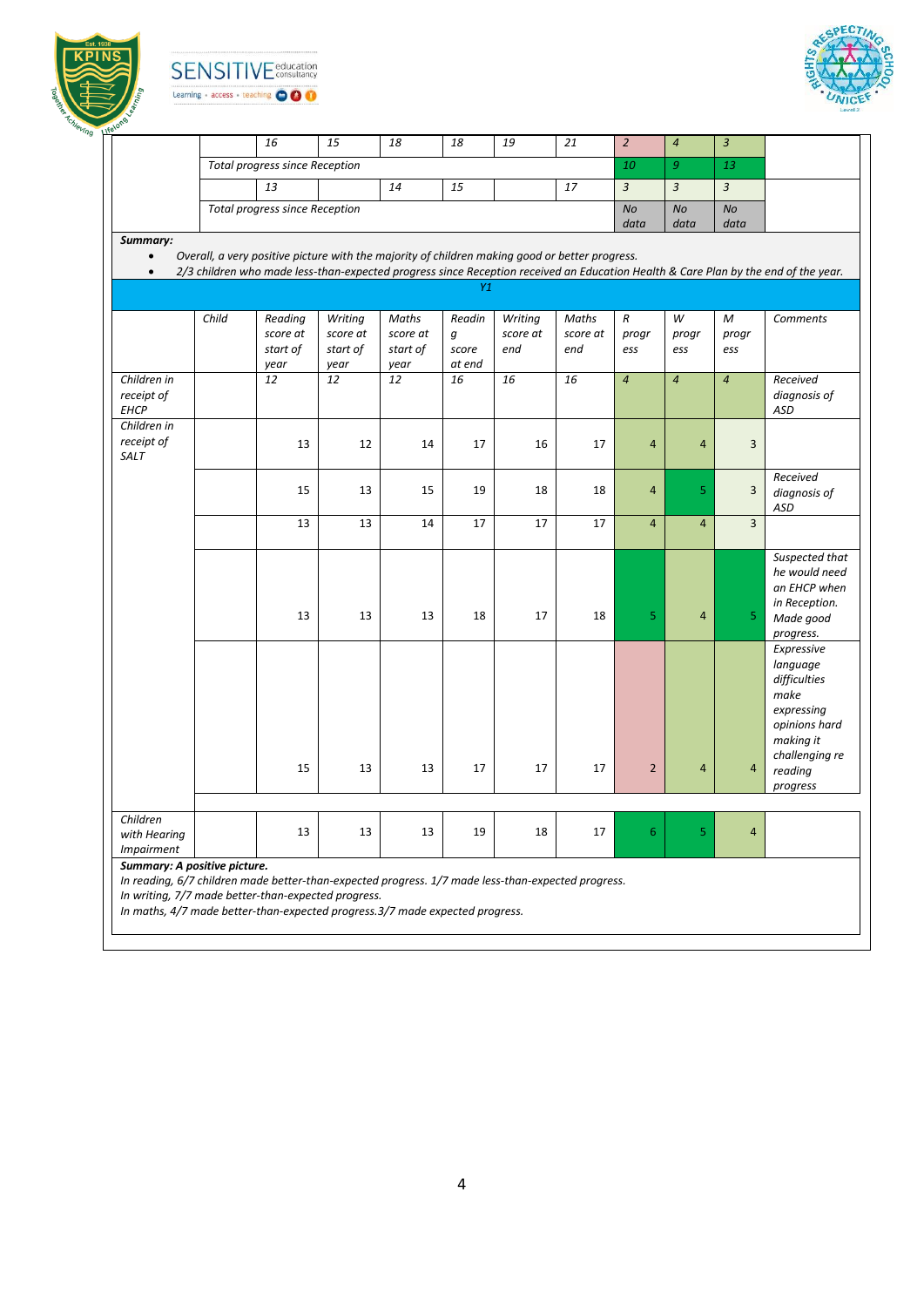





#### *Reception*

| Progress of Children on the SEN register in receipt of support from external agencies (Speech and Language Therapy, Children's Sensory Team, |  |
|----------------------------------------------------------------------------------------------------------------------------------------------|--|
| ASD advisory teacher, etc.)                                                                                                                  |  |

| The school uses its own tracking system. Expected progress is judged to be 3 points/year for children whose on entry data is in line with age |
|-----------------------------------------------------------------------------------------------------------------------------------------------|
| related expectations. Anything above this can be deemed good/outstanding.                                                                     |

|      |                            |                            |                                                            |                               | Maths                                                 |                        |                                        |                                                     |                                                                                                                                                            |
|------|----------------------------|----------------------------|------------------------------------------------------------|-------------------------------|-------------------------------------------------------|------------------------|----------------------------------------|-----------------------------------------------------|------------------------------------------------------------------------------------------------------------------------------------------------------------|
| Name | <b>Numbers</b><br>baseline | <b>Numbers</b><br>Spring 2 | <b>MATHS</b><br><b>Numbers</b><br>School<br>Assessme<br>nt | Progress in<br><b>Numbers</b> | Shape<br>Space &<br>Meas~<br>HC Rec<br>Baseline~<br>1 | <b>SSM</b><br>Spring 2 | <b>SSM</b><br>School<br>Assessme<br>nt | Progress in<br><b>Shape</b><br>Space and<br>Measure | <b>Comments</b>                                                                                                                                            |
|      | $8-20s$                    | 40-60e                     | $\mathbf{1}$                                               | $10+$                         | 16-26s                                                | $30 - 50s$             | $\mathbf 1$                            | $6+$                                                | On school's<br>vulnerable<br>list. Long-<br>term<br>involvement<br>from<br>Children's<br><b>Services</b>                                                   |
|      | 8-20e                      | 22-36e                     | $\mathbf{1}$                                               | $6+$                          | $8-20e$                                               | 22-36d                 | $\mathbf{1}$                           | $7+$                                                | Request for<br><b>EHCP</b> was<br>turned down.<br>This was<br>taken to<br>tribunal by<br>parents, who<br>were<br>supported to<br>do this by the<br>school. |
|      | $30-50d$                   | 40-60e                     | $\overline{2}$                                             | $2+$                          | 30-50e                                                | 40-60e                 | $\overline{2}$                         | $3+$                                                | Diagnosed<br>with ASD.<br>School in the<br>process of<br>preparing an<br>EHCP.                                                                             |
|      | 30-50e                     | 40-60e                     | $\mathbf{1}$                                               | $3+$                          | 30-50e                                                | 40-60e                 | $\mathbf{1}$                           | $3+$                                                | $SALT-$<br>receptive and<br>expressive<br>language<br>difficulties                                                                                         |
|      | $22-36d$                   | 22-36d                     | $\mathbf{1}$                                               | $\overline{0}$                | 22-36s                                                | 22-36s                 | $\mathbf{1}$                           | $\overline{0}$                                      | On school's<br>vulnerable<br>list. Long-<br>term<br>involvement<br>from<br>Children's<br>Service. EHCP<br>request is<br>prepared.                          |
|      | 8-20e                      | $40-60e$                   | $\overline{2}$                                             | $12+$                         | 8-20e                                                 | $30-50s$               | $1\,$                                  | $11+$                                               |                                                                                                                                                            |
|      | 22-36d                     | $30-50d$                   | $\mathbf{1}$                                               | $3+$                          | 30-50e                                                | $30-50d$               | $\mathbf{1}$                           | $1+$                                                | ${\it EP}$<br>involvement<br>requested.<br><b>EHCP</b> request<br>will be<br>prepared.                                                                     |
|      | 16-26d                     | 16-26s                     | $\mathbf{1}$                                               | $1+$                          | 16-26d                                                | 16-26s                 | $\mathbf{1}$                           | $1+$                                                | Suffers from<br>rare genetic<br>condition.<br><b>EHCP</b><br>requested.<br>Will require<br>Special School<br>place.                                        |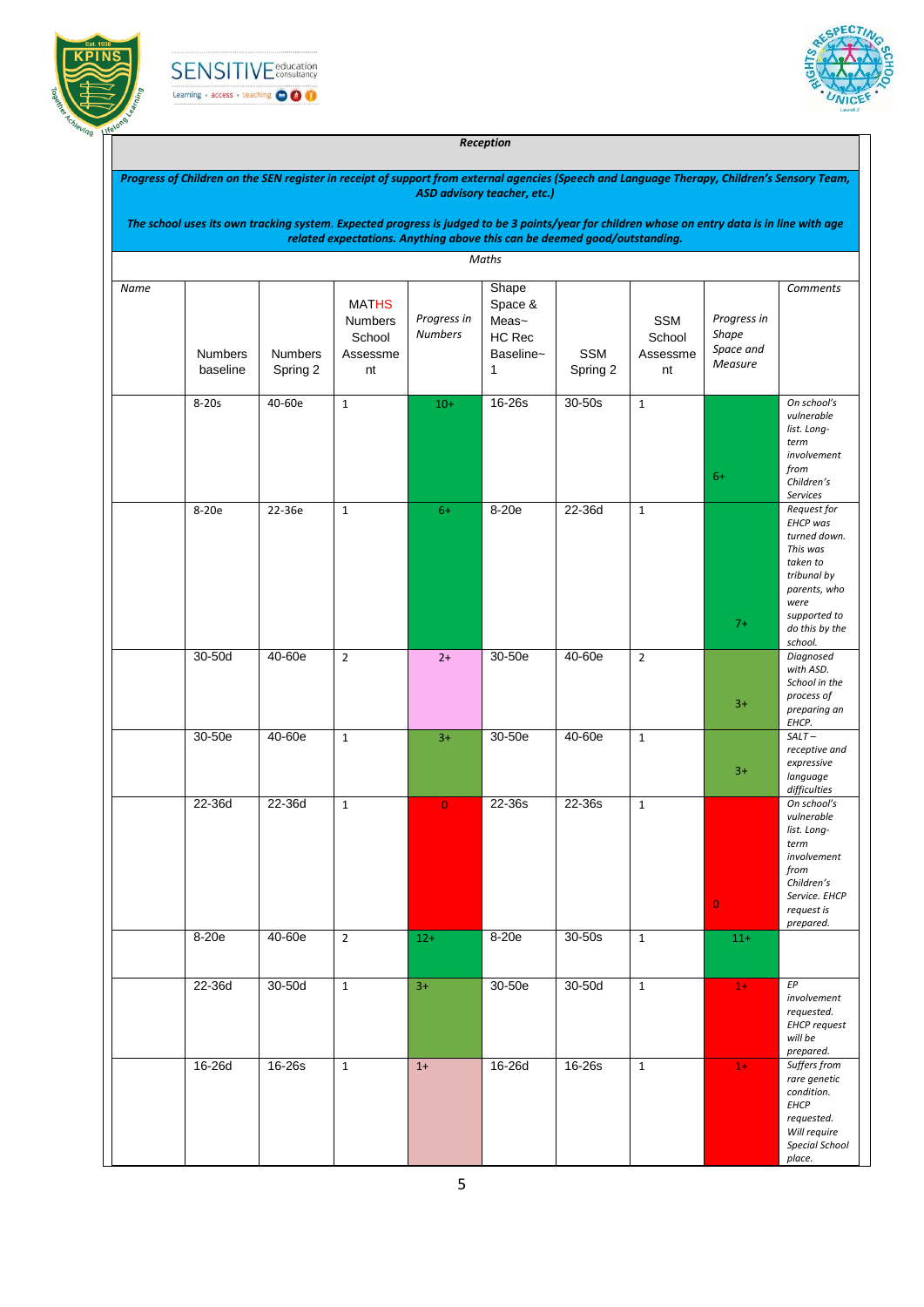





|                                  |                                                |                     |       | <b>Numbers</b>              |                                         |              |                |                                                             |                                    |
|----------------------------------|------------------------------------------------|---------------------|-------|-----------------------------|-----------------------------------------|--------------|----------------|-------------------------------------------------------------|------------------------------------|
|                                  | 3/8(37.5%) made good or better progress        |                     |       |                             |                                         |              |                | 3/8(37.5%) made good or better progress                     |                                    |
| 2/8 (75%) made expected progress |                                                |                     |       |                             |                                         |              |                | 2/8 (75%) made expected progress                            |                                    |
|                                  | 3/8(37.5%) made less than expected progress    |                     |       |                             |                                         |              |                | 3/8(37.5%) made less than expected progress                 |                                    |
|                                  | <b>Outcomes: Attainment in Maths</b>           |                     |       | <b>Numbers</b>              |                                         |              |                |                                                             |                                    |
|                                  | 2/8 (25%) met age-related expectations         |                     |       |                             |                                         |              |                | 1/8 (12.5%) met age-related expectations in SSM             |                                    |
|                                  | 6/8 (75%) did not meet age-related expectation |                     |       |                             |                                         |              |                | 7/8 (87.5%) did not meet age-related expectation            |                                    |
|                                  |                                                |                     |       |                             |                                         |              |                | 1 child left the cohort before submitting end of year data  |                                    |
|                                  |                                                |                     |       | Literacy                    |                                         |              |                |                                                             |                                    |
|                                  | Reading                                        |                     |       |                             | Writing                                 |              |                |                                                             | Comments                           |
| $8-20s$                          | 40-60e                                         | $\mathbf{1}$        | $10+$ | 22-36e                      | $40 - 60e$                              | $\mathbf{1}$ | $6+$           | On school's vulnerable list. Long-<br><b>Services</b>       | term involvement from Children's   |
| $8-20d$                          | 16-26d                                         | $\mathbf{1}$        | $3+$  | 8-20e                       | $8-20s$                                 | $\mathbf{1}$ | $2+$           | Request for EHCP was turned                                 |                                    |
|                                  |                                                |                     |       |                             |                                         |              |                | down. This was taken to tribunal                            |                                    |
|                                  |                                                |                     |       |                             |                                         |              |                | by parents, who were supported                              |                                    |
|                                  |                                                |                     |       |                             |                                         |              |                | to do this by the school. EHCP                              |                                    |
|                                  |                                                |                     |       |                             |                                         |              |                | was subsequently approved.                                  |                                    |
| 40-                              | $40 - 60s$                                     | 3                   | $2+$  | 22-36d                      | 30-50d                                  | 3            | $3+$           | Diagnosed with ASD. School in                               |                                    |
| 60e                              |                                                |                     |       |                             |                                         |              |                |                                                             | the process of preparing an EHCP.  |
|                                  |                                                |                     |       |                             |                                         |              |                |                                                             |                                    |
|                                  |                                                |                     |       |                             |                                         |              |                |                                                             |                                    |
| $22 -$                           | 30-50d                                         | $\mathbf{1}$        | $4+$  | 22-36d                      | 30-50s                                  | $\mathbf{1}$ | $4+$           | SALT - receptive and expressive                             |                                    |
| 36e                              |                                                |                     |       |                             |                                         |              |                | language difficulties                                       |                                    |
|                                  |                                                |                     |       |                             |                                         |              |                |                                                             |                                    |
|                                  |                                                |                     |       |                             |                                         |              |                |                                                             |                                    |
| $22 -$                           | 30-50e                                         | $\mathbf{1}$        | $1+$  | 30-50e                      | $30 - 50s$                              | $\mathbf{1}$ | $2+$           | On school's vulnerable list. Long-                          |                                    |
| 36s                              |                                                |                     |       |                             |                                         |              |                |                                                             | term involvement from Children's   |
|                                  |                                                |                     |       |                             |                                         |              |                |                                                             | Service. EHCP request is prepared. |
| 8-20e                            |                                                |                     |       | 30-50e                      | 40-60d                                  |              |                |                                                             |                                    |
|                                  | $30-50s$                                       | $\mathbf{1}$        | $11+$ |                             |                                         | $\mathbf{1}$ | $4+$           |                                                             |                                    |
|                                  |                                                |                     |       |                             |                                         |              |                |                                                             |                                    |
| $\overline{22}$                  | 30-50d                                         | $\mathbf{1}$        |       | 22-36d                      | 30-50d                                  | $\mathbf{1}$ | $3+$           |                                                             |                                    |
| 36s                              |                                                |                     | $2+$  |                             |                                         |              |                | EP involvement requested.<br>EHCP request will be prepared. |                                    |
|                                  |                                                |                     |       |                             |                                         |              |                |                                                             |                                    |
|                                  |                                                |                     |       |                             |                                         |              |                |                                                             |                                    |
| $16 -$                           | 22-36e                                         | $\mathbf{1}$        | $1+$  | 16-26d                      | 16-26s                                  | $\mathbf{1}$ | $1+$           | Suffers from rare genetic                                   |                                    |
| 26s                              |                                                |                     |       |                             |                                         |              |                | condition. EHCP requested. Will                             |                                    |
|                                  |                                                |                     |       |                             |                                         |              |                | require Special School place.                               |                                    |
|                                  |                                                |                     |       |                             |                                         |              |                |                                                             |                                    |
|                                  |                                                | Reading             |       |                             |                                         |              |                | Writing                                                     |                                    |
|                                  | 3/8 (37.5%) made good or better progress       |                     |       |                             |                                         |              |                | 3/8 (37.5%) made good or better progress                    |                                    |
|                                  | 1/8 (12.5%)1 made expected progress            |                     |       |                             |                                         |              |                | 2 (25%) made expected progress                              |                                    |
|                                  | 4/8 (50%) made less than expected progress     |                     |       |                             |                                         |              |                | 3 (37.5%) made less than expected progress                  |                                    |
|                                  |                                                |                     |       |                             | <b>Outcomes: Attainment in Literacy</b> |              |                |                                                             |                                    |
|                                  |                                                | Reading             |       |                             |                                         |              |                | Writing                                                     |                                    |
|                                  | 1/8 (12.5%) exceeded age related expectations  |                     |       |                             |                                         |              |                | 1/8 (12.5%) exceeded age related expectations               |                                    |
|                                  | 8/9 (88%) did not meet age-related expectation |                     |       |                             |                                         |              |                | 8/9 (88%) did not meet age-related expectation              |                                    |
|                                  |                                                |                     |       |                             |                                         |              |                |                                                             |                                    |
|                                  |                                                |                     |       | <b>Physical Development</b> |                                         |              |                |                                                             |                                    |
|                                  |                                                | Movement & Handling |       |                             |                                         |              |                | Health & Selfcare                                           |                                    |
| 30-50e                           | 40-60d                                         | $\overline{2}$      |       | $4+$                        | 30-50e                                  | 40-60d       | $\overline{2}$ |                                                             | On school's<br>vulnerable          |
|                                  |                                                |                     |       |                             |                                         |              |                |                                                             | list. Long-                        |
|                                  |                                                |                     |       |                             |                                         |              |                |                                                             | term                               |
|                                  |                                                |                     |       |                             |                                         |              |                |                                                             | involvement                        |
|                                  |                                                |                     |       |                             |                                         |              |                |                                                             | from                               |
|                                  |                                                |                     |       |                             |                                         |              |                |                                                             | Children's                         |
|                                  |                                                |                     |       |                             |                                         |              |                | $4+$                                                        | <b>Services</b>                    |
| 22-36s                           | 40-60d                                         | $\mathbf{1}$        |       | $5+$                        | 22-36e                                  | 16-26d       | $\mathbf{1}$   |                                                             | Request for<br><b>EHCP</b> was     |
|                                  |                                                |                     |       |                             |                                         |              |                |                                                             | turned down.                       |
|                                  |                                                |                     |       |                             |                                         |              |                |                                                             | This was                           |
|                                  |                                                |                     |       |                             |                                         |              |                | -1                                                          | taken to                           |
|                                  |                                                |                     |       |                             |                                         |              |                |                                                             | tribunal by                        |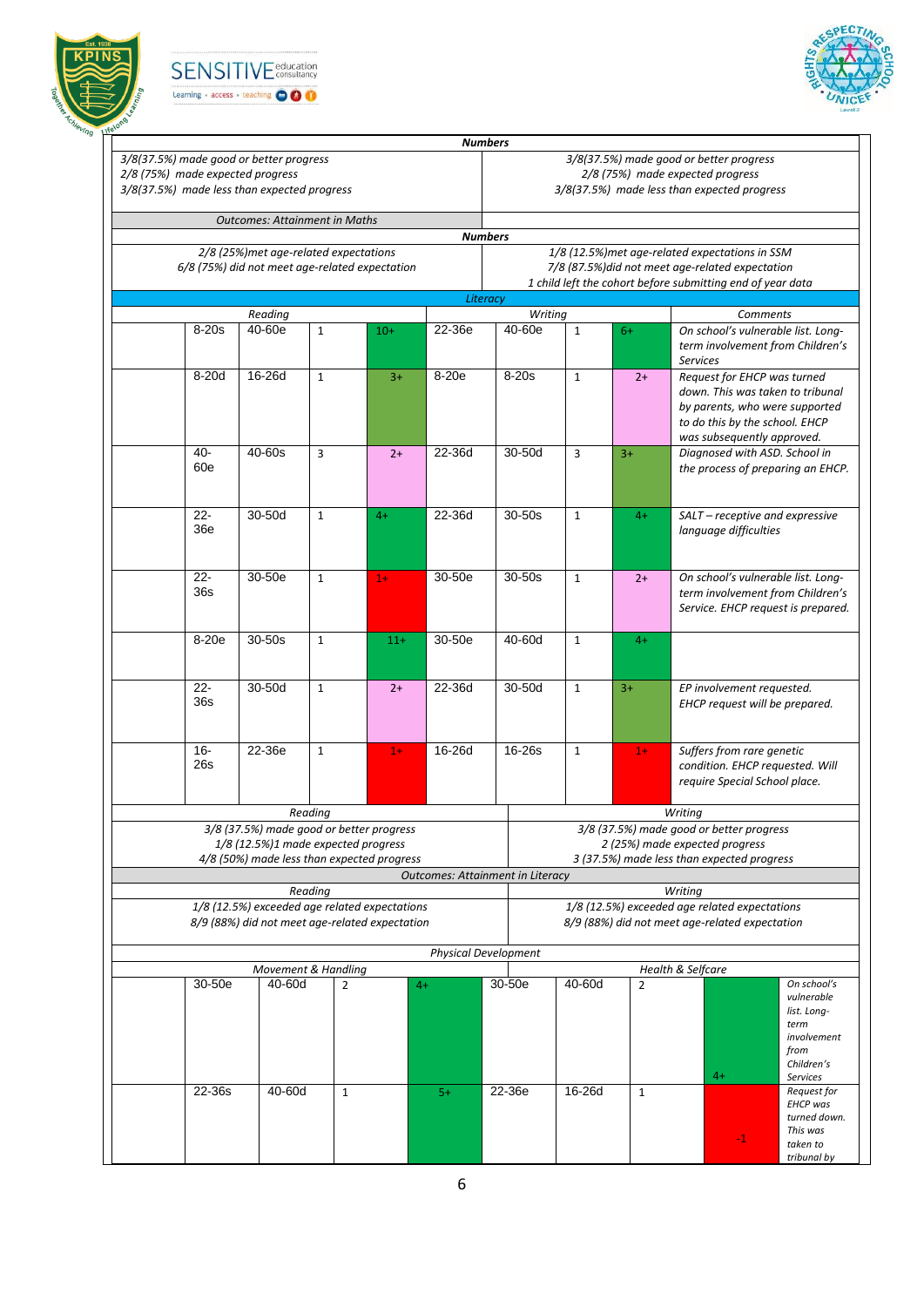





|  |                 |                                                     |                |          |                |              |              |        |                                                |                |              | parents, who                 |
|--|-----------------|-----------------------------------------------------|----------------|----------|----------------|--------------|--------------|--------|------------------------------------------------|----------------|--------------|------------------------------|
|  |                 |                                                     |                |          |                |              |              |        |                                                |                |              | were                         |
|  |                 |                                                     |                |          |                |              |              |        |                                                |                |              | supported to                 |
|  |                 |                                                     |                |          |                |              |              |        |                                                |                |              | do this by the               |
|  |                 |                                                     |                |          |                |              |              |        |                                                |                |              | school.                      |
|  |                 | 30-50d                                              | $\mathbf{1}$   |          |                |              |              | 40-60e | $\overline{2}$                                 |                |              | Diagnosed                    |
|  |                 |                                                     |                |          |                |              |              |        |                                                |                |              | with ASD.                    |
|  |                 |                                                     |                |          |                |              |              |        |                                                |                |              | School in the                |
|  |                 |                                                     |                |          |                |              |              |        |                                                |                |              | process of                   |
|  |                 |                                                     |                |          |                |              |              |        |                                                |                |              | preparing an                 |
|  | 22-36s          | 40-60e                                              | $\overline{2}$ |          |                | 30-50e       |              | 40-60e | $\overline{2}$                                 |                |              | EHCP.                        |
|  |                 |                                                     |                |          | $4+$           |              |              |        |                                                |                |              |                              |
|  |                 |                                                     |                |          |                |              |              |        |                                                |                | $3+$         |                              |
|  |                 |                                                     |                |          |                |              |              |        |                                                |                |              |                              |
|  | 22-36s          | 30-50e                                              | $\mathbf{1}$   |          | $1+$           | 30-50e       |              | 30-50d | $\mathbf{1}$                                   |                |              | On school's                  |
|  |                 |                                                     |                |          |                |              |              |        |                                                |                |              | vulnerable                   |
|  |                 |                                                     |                |          |                |              |              |        |                                                |                |              | list. Long-                  |
|  |                 |                                                     |                |          |                |              |              |        |                                                |                |              | term                         |
|  |                 |                                                     |                |          |                |              |              |        |                                                |                |              | involvement                  |
|  |                 |                                                     |                |          |                |              |              |        |                                                |                |              | from                         |
|  |                 |                                                     |                |          |                |              |              |        |                                                |                |              | Children's<br>Service. EHCP  |
|  |                 |                                                     |                |          |                |              |              |        |                                                |                | $1+$         | request is                   |
|  |                 |                                                     |                |          |                |              |              |        |                                                |                |              | prepared.                    |
|  | 22-36d          | $30-50e$                                            | $\mathbf{1}$   |          | $2+$           | 22-36e       |              | 30-50d | $\mathbf{1}$                                   |                |              |                              |
|  |                 |                                                     |                |          |                |              |              |        |                                                |                | $4+$         |                              |
|  |                 |                                                     |                |          |                |              |              |        |                                                |                |              |                              |
|  |                 |                                                     |                |          |                |              |              |        |                                                |                |              |                              |
|  | 30-50e          | 40-60d                                              | $\overline{2}$ |          | $4+$           | 30-50s       |              | 40-60s | $\overline{2}$                                 |                |              | EP                           |
|  |                 |                                                     |                |          |                |              |              |        |                                                |                |              | involvement                  |
|  |                 |                                                     |                |          |                |              |              |        |                                                |                |              | requested.                   |
|  |                 |                                                     |                |          |                |              |              |        |                                                |                | $3+$         | <b>EHCP</b> request          |
|  |                 |                                                     |                |          |                |              |              |        |                                                |                |              | will be                      |
|  |                 |                                                     |                |          |                |              |              |        |                                                |                |              | prepared.                    |
|  | 16-26d          | 22-36s                                              | $\mathbf{1}$   |          | $4+$           | 16-26d       |              | 22-36e | $\mathbf{1}$                                   |                | $2+$         | Suffers from<br>rare genetic |
|  |                 |                                                     |                |          |                |              |              |        |                                                |                |              | condition.                   |
|  |                 |                                                     |                |          |                |              |              |        |                                                |                |              |                              |
|  |                 |                                                     |                |          |                |              |              |        |                                                |                |              |                              |
|  |                 |                                                     |                |          |                |              |              |        |                                                |                |              | <b>EHCP</b>                  |
|  |                 |                                                     |                |          |                |              |              |        |                                                |                |              | requested.                   |
|  |                 |                                                     |                |          |                |              |              |        |                                                |                |              | Will require                 |
|  |                 |                                                     |                |          |                |              |              |        |                                                |                |              | <b>Special School</b>        |
|  |                 |                                                     |                |          |                |              |              |        |                                                |                |              | place.                       |
|  |                 | Moving & Handling                                   |                |          |                |              |              |        | Health & Self-care                             |                |              |                              |
|  |                 |                                                     |                |          |                |              |              |        | 2/8 (25%) made good or better progress         |                |              |                              |
|  |                 | 5/8 (62.5%) made good or better progress            |                |          |                |              |              |        | 2/8 (25%) made expected progress               |                |              |                              |
|  |                 | 2/8 (25%) made less-than-expected progress          |                |          |                |              |              |        | 3/8(37.5%) made less than expected progress    |                |              |                              |
|  |                 | One child had no baseline data on entry             |                |          |                |              |              |        | One child had no baseline data on entry        |                |              |                              |
|  |                 |                                                     |                |          |                |              |              |        |                                                |                |              |                              |
|  |                 |                                                     |                |          |                |              |              |        |                                                |                |              |                              |
|  |                 |                                                     |                |          |                |              |              |        |                                                |                |              |                              |
|  |                 | Moving & Handling                                   |                |          |                |              |              |        | Health & Self-care                             |                |              |                              |
|  |                 |                                                     |                |          |                |              |              |        | 4/8 (50%)met age-related expectations in SSM   |                |              |                              |
|  |                 | 3/8 (37.5%) met age-related expectations in numbers |                |          |                |              |              |        | 4/8 (50%) did not meet age-related expectation |                |              |                              |
|  |                 | 5/8 (62.5%) did not meet age-related expectation    |                |          |                |              |              |        |                                                |                |              |                              |
|  |                 |                                                     |                |          |                |              |              |        |                                                |                |              |                              |
|  |                 |                                                     |                |          |                |              |              |        |                                                |                |              |                              |
|  |                 |                                                     |                |          |                | PSE          |              |        |                                                |                |              |                              |
|  |                 |                                                     |                |          |                |              |              |        | Managing                                       | Managi         | Mana         | Progress                     |
|  |                 |                                                     |                |          |                |              |              |        | Feelings &                                     | ng             | ging         | in                           |
|  |                 |                                                     |                |          |                |              |              |        | Behaviour                                      | Feelings       | Feelin       | Managing                     |
|  |                 |                                                     |                |          | Self-          | Self-        |              |        | <b>Baseline</b>                                | &              | gs &         | Feelings &                   |
|  |                 |                                                     |                |          | confide        | confi        |              |        |                                                | <b>Behavio</b> | Beha         | Behaviour                    |
|  |                 |                                                     |                |          | nce &          | dence        |              |        |                                                | ur             | viour        |                              |
|  |                 |                                                     | Scho           | Progres  | Self-          | &            | Scho         |        |                                                | Spring 2       | Scho         |                              |
|  | Making          |                                                     | ol             | s in     | awaren         | Self-        | ol           |        |                                                |                | ol           |                              |
|  | relationshi     | Making                                              | asses          | Making   | ess            | awar         | asses        | Progr  |                                                |                | Asses        |                              |
|  | ps              | relationsh                                          | smen           |          | <b>Baselin</b> | eness        | smen         | ess in |                                                |                | smen         |                              |
|  |                 |                                                     | t              | relation |                |              | t            |        |                                                |                | t            |                              |
|  | <b>Baseline</b> | ip Spring 2                                         |                | ships    | e              | Spr 2        |              | SCSA   |                                                |                |              |                              |
|  | 22-36s          | 40-60s                                              | $\overline{2}$ | $6+$     | 30-50e         | 40-          | $\mathbf{1}$ | $4+$   | 22-36s                                         | 40-60s         | $\mathbf{1}$ | $6+$                         |
|  |                 |                                                     |                |          |                | 60d          |              |        |                                                |                |              |                              |
|  |                 |                                                     |                |          |                |              |              |        |                                                |                |              |                              |
|  | 16-26s          | 30-50d                                              | $\mathbf{1}$   | $4+$     | 22-36d         | $30-$<br>50d | $\mathbf 1$  | $3+$   | 16-26e                                         | 30-50d         | $\mathbf{1}$ | $6+$                         |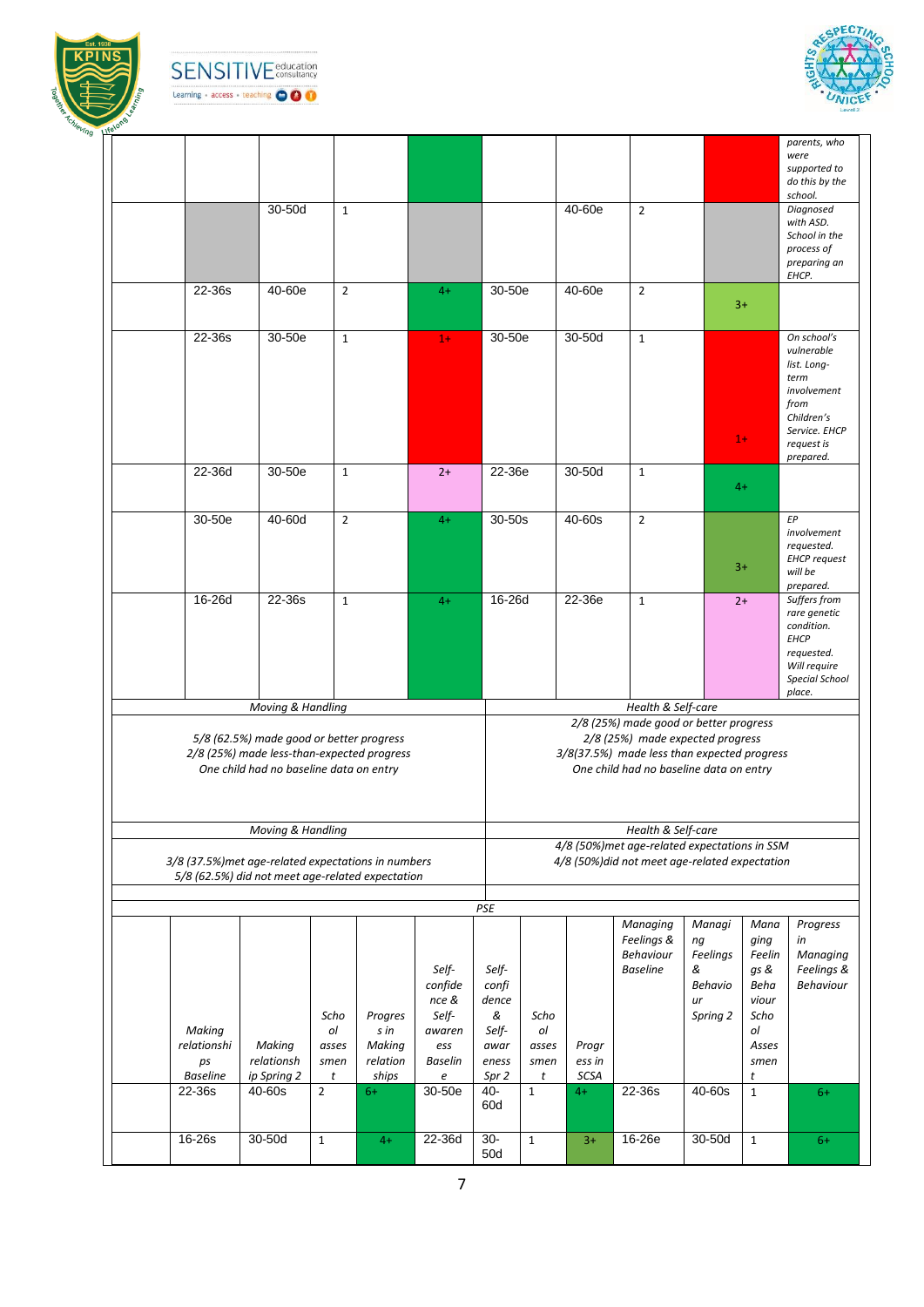

**SENSITIVE** education Learning · access · teaching **OOO** 



|           | 22-36s                                                                                                                                                                                                                                                              | 30-50e                    | $\overline{2}$ | $1+$     | 22-36d                                                                       | $30-$             | $\overline{2}$ | $3+$     | 16-26d                                                                                                                      | 30-50e                          | $\mathbf{1}$   | $5+$                                                                         |
|-----------|---------------------------------------------------------------------------------------------------------------------------------------------------------------------------------------------------------------------------------------------------------------------|---------------------------|----------------|----------|------------------------------------------------------------------------------|-------------------|----------------|----------|-----------------------------------------------------------------------------------------------------------------------------|---------------------------------|----------------|------------------------------------------------------------------------------|
|           |                                                                                                                                                                                                                                                                     |                           |                |          |                                                                              | 50d               |                |          |                                                                                                                             |                                 |                |                                                                              |
|           |                                                                                                                                                                                                                                                                     |                           |                |          |                                                                              |                   |                |          |                                                                                                                             |                                 |                |                                                                              |
|           |                                                                                                                                                                                                                                                                     |                           |                |          |                                                                              |                   |                |          |                                                                                                                             |                                 |                |                                                                              |
|           | 22-36s                                                                                                                                                                                                                                                              | 40-60e                    | $\overline{2}$ | $4+$     | 22-36s                                                                       | $30-$             | $\mathbf{1}$   | $1+$     | 30-50d                                                                                                                      | 30-50s                          | $\overline{2}$ | $4+$                                                                         |
|           |                                                                                                                                                                                                                                                                     |                           |                |          |                                                                              | 50e               |                |          |                                                                                                                             |                                 |                |                                                                              |
|           |                                                                                                                                                                                                                                                                     |                           |                |          |                                                                              |                   |                |          |                                                                                                                             |                                 |                |                                                                              |
|           | 22-36s                                                                                                                                                                                                                                                              | 22-36d                    | $\mathbf{1}$   | $-1$     | 30-50e                                                                       | $30 -$            | $\mathbf{1}$   | $1+$     | 16-26s                                                                                                                      | 22-36d                          | $\mathbf{1}$   | $2+$                                                                         |
|           |                                                                                                                                                                                                                                                                     |                           |                |          |                                                                              | 50d               |                |          |                                                                                                                             |                                 |                |                                                                              |
|           |                                                                                                                                                                                                                                                                     |                           |                |          |                                                                              |                   |                |          |                                                                                                                             |                                 |                |                                                                              |
|           |                                                                                                                                                                                                                                                                     |                           |                |          |                                                                              |                   |                |          |                                                                                                                             |                                 |                |                                                                              |
|           |                                                                                                                                                                                                                                                                     |                           |                |          |                                                                              |                   |                |          |                                                                                                                             |                                 |                |                                                                              |
|           |                                                                                                                                                                                                                                                                     |                           |                |          |                                                                              |                   |                |          |                                                                                                                             |                                 |                |                                                                              |
|           | $8-20e$                                                                                                                                                                                                                                                             | 22-36s                    | $\mathbf{1}$   | $8+$     | $22-36d$                                                                     | $22 -$<br>36s     | $\mathbf{1}$   | $1+$     | 8-20e                                                                                                                       | $16-26e$                        | $\mathbf{1}$   | $3+$                                                                         |
|           |                                                                                                                                                                                                                                                                     |                           |                |          |                                                                              |                   |                |          |                                                                                                                             |                                 |                |                                                                              |
|           |                                                                                                                                                                                                                                                                     |                           |                |          |                                                                              |                   |                |          |                                                                                                                             |                                 |                |                                                                              |
|           | $30-50e$                                                                                                                                                                                                                                                            | 40-60d                    | $\overline{2}$ | $4+$     | 30-50d                                                                       | 40-               | $\overline{2}$ | $3+$     | 30-50e                                                                                                                      | 40-60d                          | $\overline{2}$ | $4+$                                                                         |
|           |                                                                                                                                                                                                                                                                     |                           |                |          |                                                                              | 60d               |                |          |                                                                                                                             |                                 |                |                                                                              |
|           |                                                                                                                                                                                                                                                                     |                           |                |          |                                                                              |                   |                |          |                                                                                                                             |                                 |                |                                                                              |
|           | 16-26d                                                                                                                                                                                                                                                              | 30-50e                    |                |          | 22-36d                                                                       | $30-$             |                |          | 16-26d                                                                                                                      | 22-36s                          |                |                                                                              |
|           |                                                                                                                                                                                                                                                                     |                           | $\mathbf{1}$   | $5+$     |                                                                              | 50e               | $\mathbf{1}$   | $4+$     |                                                                                                                             |                                 | $\mathbf{1}$   |                                                                              |
|           |                                                                                                                                                                                                                                                                     |                           |                |          |                                                                              |                   |                |          |                                                                                                                             |                                 |                | $4+$                                                                         |
|           |                                                                                                                                                                                                                                                                     |                           |                |          |                                                                              |                   |                |          |                                                                                                                             |                                 |                |                                                                              |
|           | <b>Making Relationships</b>                                                                                                                                                                                                                                         |                           |                |          | Self-Confidence & Self-Awareness                                             |                   |                |          |                                                                                                                             | Managing Feelings and Behaviour |                |                                                                              |
|           |                                                                                                                                                                                                                                                                     |                           |                |          |                                                                              |                   |                |          |                                                                                                                             |                                 |                |                                                                              |
|           | 6/8 (75%) made good or better progress<br>2/8 (25%) made less than expected progress                                                                                                                                                                                |                           |                |          | 2/8 (25%) made good or better progress<br>3/8 (37.5%) made expected progress |                   |                |          |                                                                                                                             |                                 |                | 6/8 (75%) made good or better progress<br>1/8 (12.5%) made expected progress |
|           |                                                                                                                                                                                                                                                                     |                           |                |          | 3/8 (37.5%) made less than expected progress                                 |                   |                |          |                                                                                                                             |                                 |                | 1/8 (12.5%) made less than expected                                          |
|           |                                                                                                                                                                                                                                                                     |                           |                |          |                                                                              |                   |                |          |                                                                                                                             |                                 | progress       |                                                                              |
|           |                                                                                                                                                                                                                                                                     |                           |                |          |                                                                              |                   |                |          |                                                                                                                             |                                 |                |                                                                              |
|           |                                                                                                                                                                                                                                                                     |                           |                |          |                                                                              |                   |                |          |                                                                                                                             |                                 |                |                                                                              |
|           |                                                                                                                                                                                                                                                                     |                           |                |          | Self-Confidence & Self-Awareness                                             |                   |                |          |                                                                                                                             | Managing Feelings and Behaviour |                |                                                                              |
|           |                                                                                                                                                                                                                                                                     |                           |                |          |                                                                              |                   |                |          |                                                                                                                             |                                 |                | 2/8 (25%) met age-related expectations in                                    |
|           | <b>Making Relationships</b>                                                                                                                                                                                                                                         |                           |                |          | 2/8 (25%)met age-related expectations in SCSA                                |                   |                |          |                                                                                                                             |                                 | <b>SCSA</b>    |                                                                              |
|           |                                                                                                                                                                                                                                                                     |                           |                |          |                                                                              |                   |                |          |                                                                                                                             |                                 |                |                                                                              |
|           |                                                                                                                                                                                                                                                                     |                           |                |          | 6/8 (75%) did not meet age-related                                           |                   |                |          |                                                                                                                             |                                 |                | 6/8 (75%) did not meet age-related                                           |
|           | 4/8 (50%) met age-related expectations 4/8                                                                                                                                                                                                                          |                           |                |          |                                                                              | expectation       |                |          |                                                                                                                             |                                 | expectation    |                                                                              |
|           | (50%) did not meet age-related expectation                                                                                                                                                                                                                          |                           |                |          |                                                                              |                   |                |          |                                                                                                                             |                                 |                |                                                                              |
|           | <b>Conclusions</b>                                                                                                                                                                                                                                                  |                           |                |          |                                                                              |                   |                |          |                                                                                                                             |                                 |                |                                                                              |
| $\bullet$ | There was huge variation in the results. The cohort comprises of some children who are facing significant difficulties - some without                                                                                                                               |                           |                |          |                                                                              |                   |                |          |                                                                                                                             |                                 |                |                                                                              |
|           | a diagnosis regarding the contributing factor for the additional needs and some with atypical presentations of SEND.                                                                                                                                                |                           |                |          |                                                                              |                   |                |          |                                                                                                                             |                                 |                |                                                                              |
|           | Some of the areas in which a large number of children made less-than-expected progress tended to be areas in which their areas of<br>need result in challenges. The high number of children with ASD in the cohort accounted for some of this: 'recent studies have |                           |                |          |                                                                              |                   |                |          |                                                                                                                             |                                 |                |                                                                              |
|           | highlighted that movement difficulties are very common in children on the autistic spectrum, and importantly, poor motor skills are                                                                                                                                 |                           |                |          |                                                                              |                   |                |          |                                                                                                                             |                                 |                |                                                                              |
|           | associated with; greater difficulties with social communication.' http://www.skillsforaction.com/autism-spectrum-disorders                                                                                                                                          |                           |                |          |                                                                              |                   |                |          |                                                                                                                             |                                 |                |                                                                              |
|           | <b>Nursery</b>                                                                                                                                                                                                                                                      |                           |                |          |                                                                              |                   |                |          |                                                                                                                             |                                 |                |                                                                              |
|           | Progress of Children on the SEN register in receipt of support from external agencies (Speech and Language Therapy, Children's Sensory Team,                                                                                                                        |                           |                |          | ASD advisory teacher, etc.)                                                  |                   |                |          |                                                                                                                             |                                 |                |                                                                              |
|           |                                                                                                                                                                                                                                                                     |                           |                |          |                                                                              |                   |                |          |                                                                                                                             |                                 |                |                                                                              |
|           |                                                                                                                                                                                                                                                                     |                           |                |          |                                                                              |                   |                |          | The school uses its own tracking system. Expected progress is judged to be 3 points/year. Anything above this can be deemed |                                 |                |                                                                              |
|           |                                                                                                                                                                                                                                                                     |                           |                |          |                                                                              | good/outstanding. |                |          |                                                                                                                             |                                 |                |                                                                              |
|           |                                                                                                                                                                                                                                                                     |                           |                |          | Personal, Social & Emotional Development (PSE)                               |                   |                |          |                                                                                                                             |                                 |                |                                                                              |
|           | Making                                                                                                                                                                                                                                                              | Making                    |                | Progress | Self                                                                         | Self              |                | Progress | Magangin                                                                                                                    |                                 | Managing       | Progress                                                                     |
|           | Relationshi<br>ps Nursery                                                                                                                                                                                                                                           | Relationshi<br>ps Nursery |                |          | Confidence<br>and Self                                                       | and Self          | Confidence     |          | g Feelings<br>and                                                                                                           | and                             | Feelings       |                                                                              |
|           | <b>Baseline</b>                                                                                                                                                                                                                                                     | Summer 2                  |                |          | Awareness                                                                    |                   | Awareness      |          | <b>Behaviour</b>                                                                                                            |                                 | Behaviour      |                                                                              |
|           |                                                                                                                                                                                                                                                                     |                           |                |          | <b>Nursery</b>                                                               | <b>Nursery</b>    |                |          | <b>Nursery</b>                                                                                                              |                                 |                |                                                                              |
|           | 16-26d                                                                                                                                                                                                                                                              | 30-50d                    |                | 6        | <b>Baseline</b><br>16-26e                                                    | $30-50d$          | Summer 2       | 7        | <b>Basline</b><br>16-26e                                                                                                    |                                 | 30-50e         | 6                                                                            |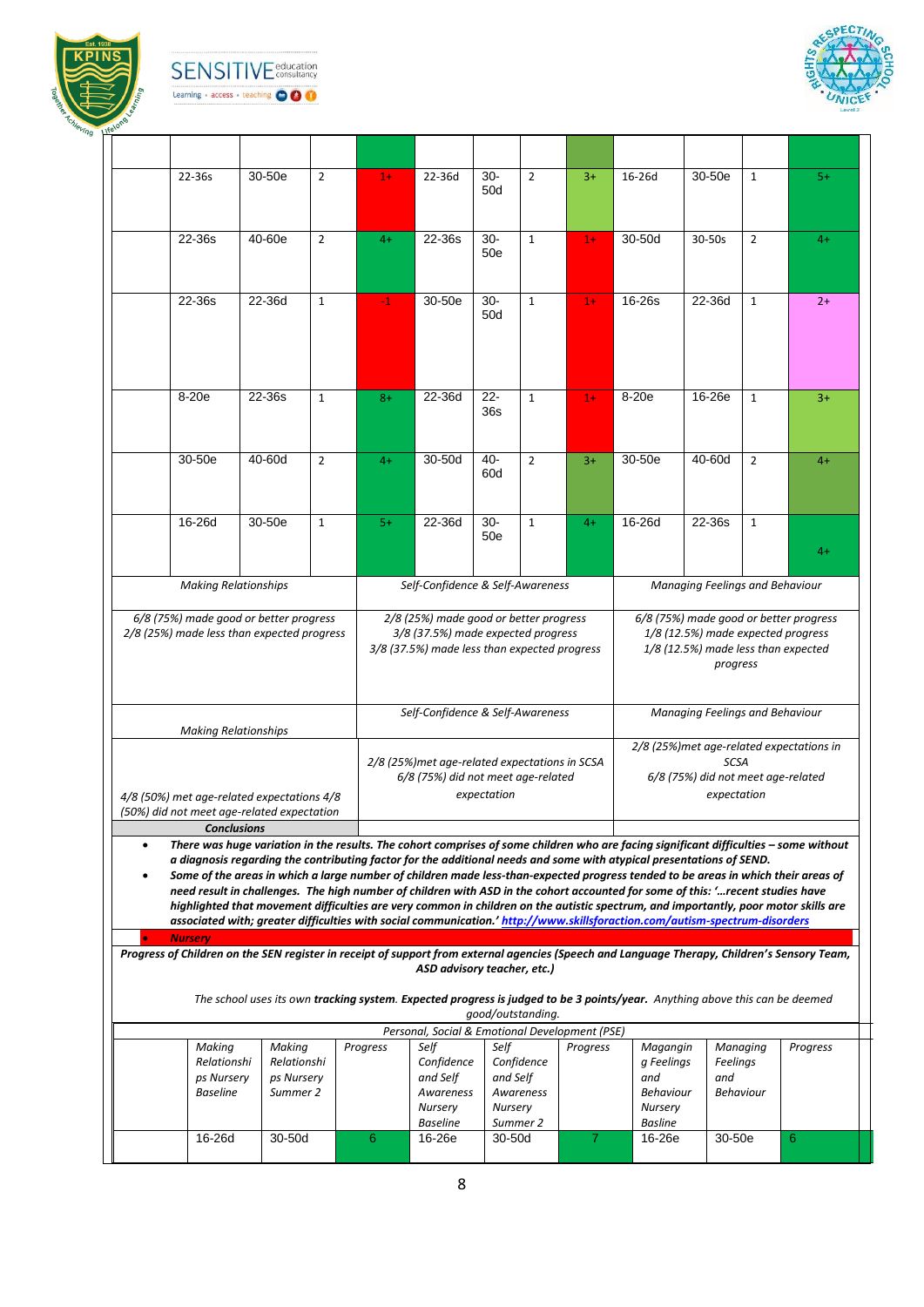





|                                                                                                                                                                                                                                                                        |                                                 |          |                                       |                                                 |   | <b>Outcomes in PSE: Progress</b>                  |                                                           |                                                          |                                 |                 |                                  |
|------------------------------------------------------------------------------------------------------------------------------------------------------------------------------------------------------------------------------------------------------------------------|-------------------------------------------------|----------|---------------------------------------|-------------------------------------------------|---|---------------------------------------------------|-----------------------------------------------------------|----------------------------------------------------------|---------------------------------|-----------------|----------------------------------|
| <b>Making Relationships</b>                                                                                                                                                                                                                                            |                                                 |          |                                       |                                                 |   | Self-Confidence & Self-Awareness                  |                                                           |                                                          |                                 |                 | Managing Feelings & Behaviour    |
| 1/1 made good or better progress                                                                                                                                                                                                                                       |                                                 |          |                                       |                                                 |   | 1/1 made good or better progress                  |                                                           | 1/1 made good or better progress                         |                                 |                 |                                  |
|                                                                                                                                                                                                                                                                        |                                                 |          |                                       |                                                 |   | <b>Outcomes in PSE: Progress</b>                  |                                                           |                                                          |                                 |                 |                                  |
| 0/1 met age-related expectations                                                                                                                                                                                                                                       |                                                 |          |                                       |                                                 |   | 0/1 met age-related expectations                  |                                                           |                                                          |                                 |                 | 0/1 met age-related expectations |
|                                                                                                                                                                                                                                                                        |                                                 |          |                                       |                                                 |   | Communication & Language (C&L)                    |                                                           |                                                          |                                 |                 |                                  |
| Listening &<br>Attention<br>Nursery<br><b>Baseline</b>                                                                                                                                                                                                                 | Listening &<br>Attention<br>Nursery<br>Summer 2 |          | Progress                              | Understan<br>dina<br>Nursery<br><b>Baseline</b> |   | Understan<br>ding<br>Nursery<br>Summer 2          | Progress                                                  | Speaking<br>Nursery<br><b>Baseline</b>                   | Speaking<br>Nursery<br>Summer 2 |                 | Progress                         |
| 16-26e                                                                                                                                                                                                                                                                 | 22-36d                                          |          | $\overline{4}$                        | 16-26e                                          |   | 22-36e                                            | 3                                                         | 16-26e                                                   | 22-36e                          |                 | 3                                |
|                                                                                                                                                                                                                                                                        |                                                 |          |                                       |                                                 |   |                                                   | <b>Outcomes in Communication &amp; Language: Progress</b> |                                                          |                                 |                 |                                  |
| Listening & Attention                                                                                                                                                                                                                                                  |                                                 |          |                                       |                                                 |   | Understanding                                     |                                                           |                                                          |                                 | <b>Speaking</b> |                                  |
| 1/1 made good or better progress                                                                                                                                                                                                                                       |                                                 |          |                                       |                                                 |   | 1/1 made expected progress                        |                                                           |                                                          |                                 |                 | 1/1 made expected progress       |
|                                                                                                                                                                                                                                                                        |                                                 |          |                                       |                                                 |   | Outcomes in C&L: Attainment                       |                                                           |                                                          |                                 |                 |                                  |
| Listening & Attention<br>0/2 met age-related expectations                                                                                                                                                                                                              |                                                 |          |                                       |                                                 |   | Understanding<br>0/2 met age-related expectations |                                                           |                                                          |                                 | Speaking        | 0/2 met age-related expectations |
|                                                                                                                                                                                                                                                                        |                                                 |          |                                       |                                                 |   | Physical Development (PD)                         |                                                           |                                                          |                                 |                 |                                  |
| Moving and<br><b>Baseline</b>                                                                                                                                                                                                                                          | <b>Handling Nursery</b>                         | Summer 2 | Moving and<br><b>Handling Nursery</b> | Progress                                        |   |                                                   | Health and Self-<br>care Nursery<br><b>Baseline</b>       | Understanding<br><b>Nursery Summer</b><br>$\overline{2}$ |                                 | <b>Progress</b> |                                  |
| 22-36e                                                                                                                                                                                                                                                                 |                                                 | 30-50e   |                                       |                                                 | 3 |                                                   | 22-36e                                                    | 30-50d                                                   |                                 |                 |                                  |
|                                                                                                                                                                                                                                                                        |                                                 |          |                                       |                                                 |   |                                                   | <b>Outcomes in Physical Development: Progress</b>         |                                                          |                                 |                 |                                  |
|                                                                                                                                                                                                                                                                        | <b>Moving and Handling</b>                      |          |                                       |                                                 |   |                                                   |                                                           | <b>Health and Self-care</b>                              |                                 |                 |                                  |
|                                                                                                                                                                                                                                                                        | 1/1 made expected progress                      |          |                                       |                                                 |   |                                                   |                                                           | 1/1 made good or better progress                         |                                 |                 |                                  |
|                                                                                                                                                                                                                                                                        |                                                 |          |                                       |                                                 |   |                                                   | <b>Outcomes in Physical Development: Attainment</b>       |                                                          |                                 |                 |                                  |
|                                                                                                                                                                                                                                                                        | 0/1 met age-related expectations                |          |                                       |                                                 |   |                                                   |                                                           | 0/1 met age-related expectations                         |                                 |                 |                                  |
| Conclusions - the school worked closely with the child's parents. Although the child has made some good progress<br>it still remains likely that the child will in the long term continue to require the submission of an Education, Health and Care Plan application. |                                                 |          |                                       |                                                 |   |                                                   |                                                           |                                                          |                                 |                 |                                  |
|                                                                                                                                                                                                                                                                        |                                                 |          |                                       |                                                 |   | <i><u><b>Interventions</b></u></i>                |                                                           |                                                          |                                 |                 |                                  |
|                                                                                                                                                                                                                                                                        |                                                 |          |                                       |                                                 |   |                                                   |                                                           |                                                          |                                 |                 |                                  |

#### *FFT – Fischer Family Trust – Wave 3 Reading & Writing Intervention*

#### *Description:*

FFT is a wave 3 programme taught 1:1. Children receive 4x20min sessions a week *Y2*

*Number of Children on Intervention: 17 children – split between 4 Teaching Assistants. Due to a change in one member of staff's working hours –* who reduced their working hours partway through the academic year for health reasons -- the implications were that fewer children were able *to have access to the FFT programme – 19 as opposed to 21 last year.* 

*One child began the programme, but it was decided his level of learning made inclusion on the programme impossible. His basic skills in reading were insufficient and instead he received 1:1 daily support using precision teaching methods.* 

*The intervention runs from October – June. The majority of children remain on the programme for the full year, though half-termly reviews are conducted to ensure the correct cohort are receiving the provision.* 

*2 children left the school mid-year who had been engaged in the programme.*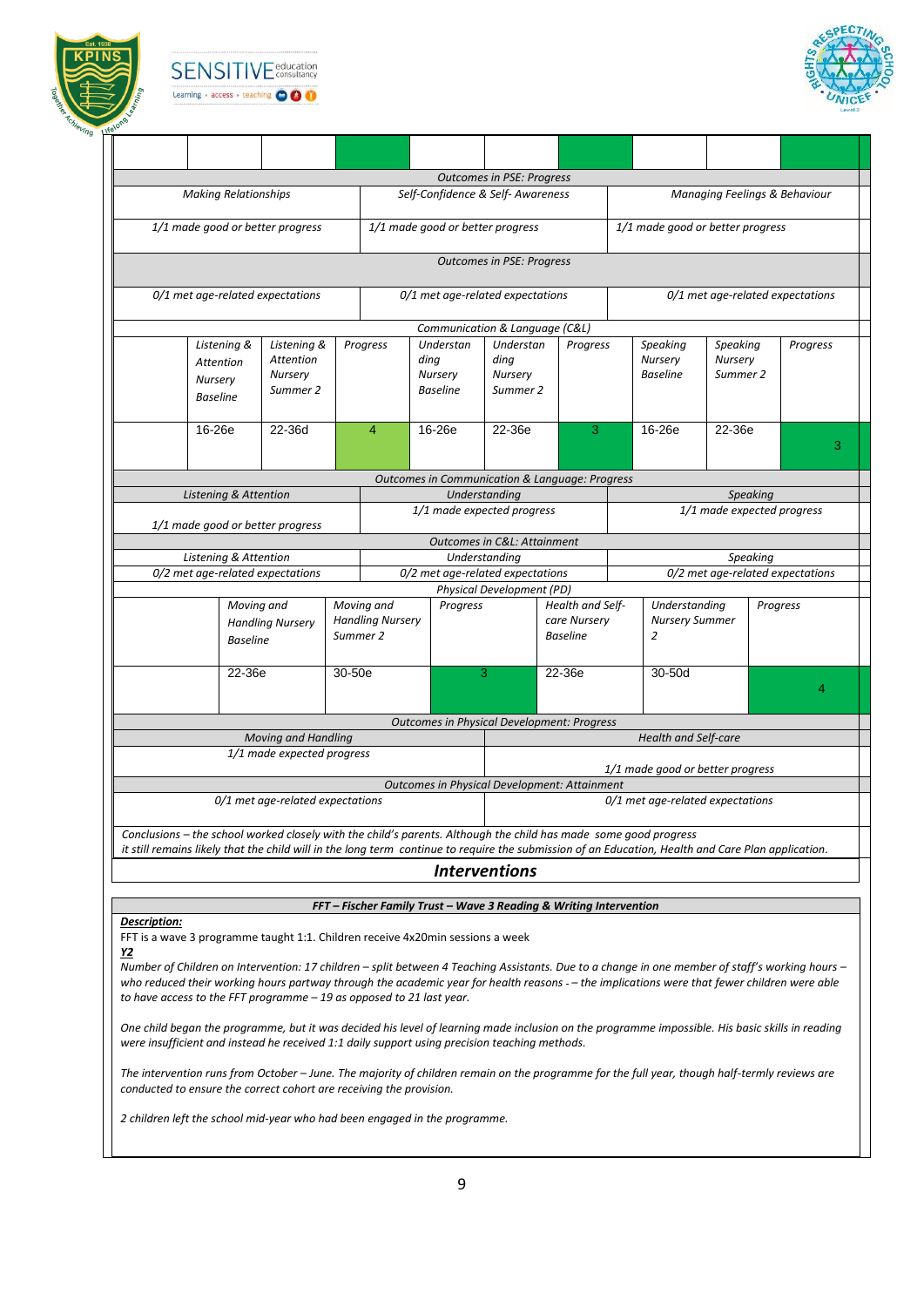





|                |                                                                                                                                         | would be good/outstanding progress      | Outcomes - Progress (Reading & writing) 3 points would be expected progress according to the school's tracking system. Anything above |                                    |                        |                        |                                                                                                                                      |
|----------------|-----------------------------------------------------------------------------------------------------------------------------------------|-----------------------------------------|---------------------------------------------------------------------------------------------------------------------------------------|------------------------------------|------------------------|------------------------|--------------------------------------------------------------------------------------------------------------------------------------|
|                |                                                                                                                                         |                                         |                                                                                                                                       |                                    | Y2                     |                        |                                                                                                                                      |
| Child          | Reading<br>score at<br>start of<br>year                                                                                                 | Writing<br>score at<br>start of<br>year | Reading<br>score at<br>end of year                                                                                                    | Writing<br>score at<br>end of year | Progress in<br>Reading | Progress in<br>Writing | <b>Comments</b>                                                                                                                      |
|                | 17                                                                                                                                      | 18                                      | 19                                                                                                                                    | 20                                 | $\overline{2}$         | $\overline{2}$         | In receipt of SALT                                                                                                                   |
|                | 18                                                                                                                                      | 18                                      | 22                                                                                                                                    | 22                                 | $\overline{4}$         | $\overline{4}$         |                                                                                                                                      |
|                | 17                                                                                                                                      | 17                                      | 22                                                                                                                                    | 21                                 | 5                      | $\overline{4}$         | In receipt of SALT. On school's vulnerable<br>children list                                                                          |
|                | 19                                                                                                                                      | 18                                      | 22                                                                                                                                    | 22                                 | 3                      | $\overline{4}$         |                                                                                                                                      |
|                | 18                                                                                                                                      | 18                                      | 22                                                                                                                                    | 22                                 | 4                      | $\overline{4}$         |                                                                                                                                      |
|                | 13                                                                                                                                      | 13                                      | 17                                                                                                                                    | 17                                 | $\overline{4}$         | $\overline{4}$         |                                                                                                                                      |
|                | 18                                                                                                                                      | 18                                      | 22                                                                                                                                    | 22                                 | $\overline{4}$         | $\overline{4}$         |                                                                                                                                      |
|                | 18                                                                                                                                      | 18                                      | 21                                                                                                                                    | 21                                 | 3                      | $\mathfrak{Z}$         |                                                                                                                                      |
|                | 18                                                                                                                                      | 17                                      | 21                                                                                                                                    | 20                                 | 3                      | $\overline{3}$         |                                                                                                                                      |
|                | 16                                                                                                                                      | 18                                      | 21                                                                                                                                    | 21                                 | 5                      | $\overline{3}$         |                                                                                                                                      |
|                | 15                                                                                                                                      | 18                                      | 21                                                                                                                                    | 21                                 | 6                      | $\mathbf{3}$           |                                                                                                                                      |
|                | 18                                                                                                                                      | 16                                      | 21                                                                                                                                    | 21                                 | 3                      | $\mathfrak{S}$         |                                                                                                                                      |
|                | 15                                                                                                                                      | 16                                      | 20                                                                                                                                    | 19                                 | 5                      | $\mathbf{3}$           | Entered school midyear. Made<br>accelerated progress on programme.                                                                   |
|                | 18                                                                                                                                      | 18                                      | 21                                                                                                                                    | 20                                 | $\overline{3}$         | $\overline{2}$         | In receipt of SALT. On school's vulnerable<br>children list. Parents refused other<br>professional support                           |
|                | 16                                                                                                                                      | 15                                      | 18                                                                                                                                    | 19                                 | $\overline{2}$         | $\overline{4}$         | Received intervention for only 12 weeks.<br>Made increased accelerated progress<br>whilst on programme.                              |
|                | 16                                                                                                                                      | 16                                      | 21                                                                                                                                    | 21                                 | 5 <sup>1</sup>         | 5 <sup>1</sup>         |                                                                                                                                      |
|                | 18                                                                                                                                      | 18                                      | 22                                                                                                                                    | 22                                 | $\overline{4}$         | $\overline{4}$         |                                                                                                                                      |
|                | 13                                                                                                                                      | 14                                      | 22                                                                                                                                    | 22                                 | 9                      | 8                      |                                                                                                                                      |
|                |                                                                                                                                         |                                         |                                                                                                                                       |                                    |                        |                        |                                                                                                                                      |
| <b>Reading</b> |                                                                                                                                         |                                         |                                                                                                                                       |                                    | <b>Writing</b>         |                        |                                                                                                                                      |
|                |                                                                                                                                         |                                         |                                                                                                                                       |                                    |                        |                        |                                                                                                                                      |
|                | 16/18 (88.8%) made expected or better progress in reading                                                                               |                                         |                                                                                                                                       |                                    |                        |                        | 16/18 (88.8%) made expected or better progress in reading                                                                            |
|                | Outcomes - at end of KS1                                                                                                                |                                         |                                                                                                                                       |                                    |                        |                        |                                                                                                                                      |
| <b>Reading</b> |                                                                                                                                         |                                         |                                                                                                                                       |                                    | <b>Writing</b>         |                        |                                                                                                                                      |
|                |                                                                                                                                         |                                         |                                                                                                                                       |                                    |                        |                        |                                                                                                                                      |
|                | 7/18 children (38.8%) met age-related expectations (as opposed to<br>8/19 children (42.1%) met age-related expectations in 16-17 & 4/15 |                                         |                                                                                                                                       |                                    |                        |                        | 6/18 children (33.3%) met age-related expectations (as opposed to<br>14/19 children (73.6%) 16-17 & 3/15 or 20% in 15-16)            |
|                | or 26.6% in 15-16)                                                                                                                      |                                         |                                                                                                                                       |                                    |                        |                        |                                                                                                                                      |
|                |                                                                                                                                         |                                         |                                                                                                                                       |                                    |                        |                        |                                                                                                                                      |
|                | Number of Children on Intervention: 10-taught by one Teaching Assistant                                                                 |                                         |                                                                                                                                       |                                    |                        |                        |                                                                                                                                      |
|                | above would be very good/outstanding progress                                                                                           |                                         |                                                                                                                                       |                                    |                        |                        | Outcomes - Progress (Reading & writing) 3 points would be expected/good progress according to the school's tracking system. Anything |
| Child          | Reading                                                                                                                                 | Writing                                 | Reading                                                                                                                               | Writing                            | Progress in            | Progress in            | <b>Comments</b>                                                                                                                      |
|                | score at<br>start of year                                                                                                               | score at<br>start of year               | score at end<br>of year                                                                                                               | score at end<br>of year            | Reading                | Writing                |                                                                                                                                      |
|                | 15                                                                                                                                      | 14                                      | 19                                                                                                                                    | 18                                 | $\overline{4}$         | $\overline{4}$         |                                                                                                                                      |
|                | 15                                                                                                                                      | 15                                      | 19                                                                                                                                    | 18                                 | $\overline{4}$         | 3                      |                                                                                                                                      |
|                | 13                                                                                                                                      | 13                                      | 19                                                                                                                                    | 18                                 | 6                      | 5                      | On school's vulnerable children<br>list                                                                                              |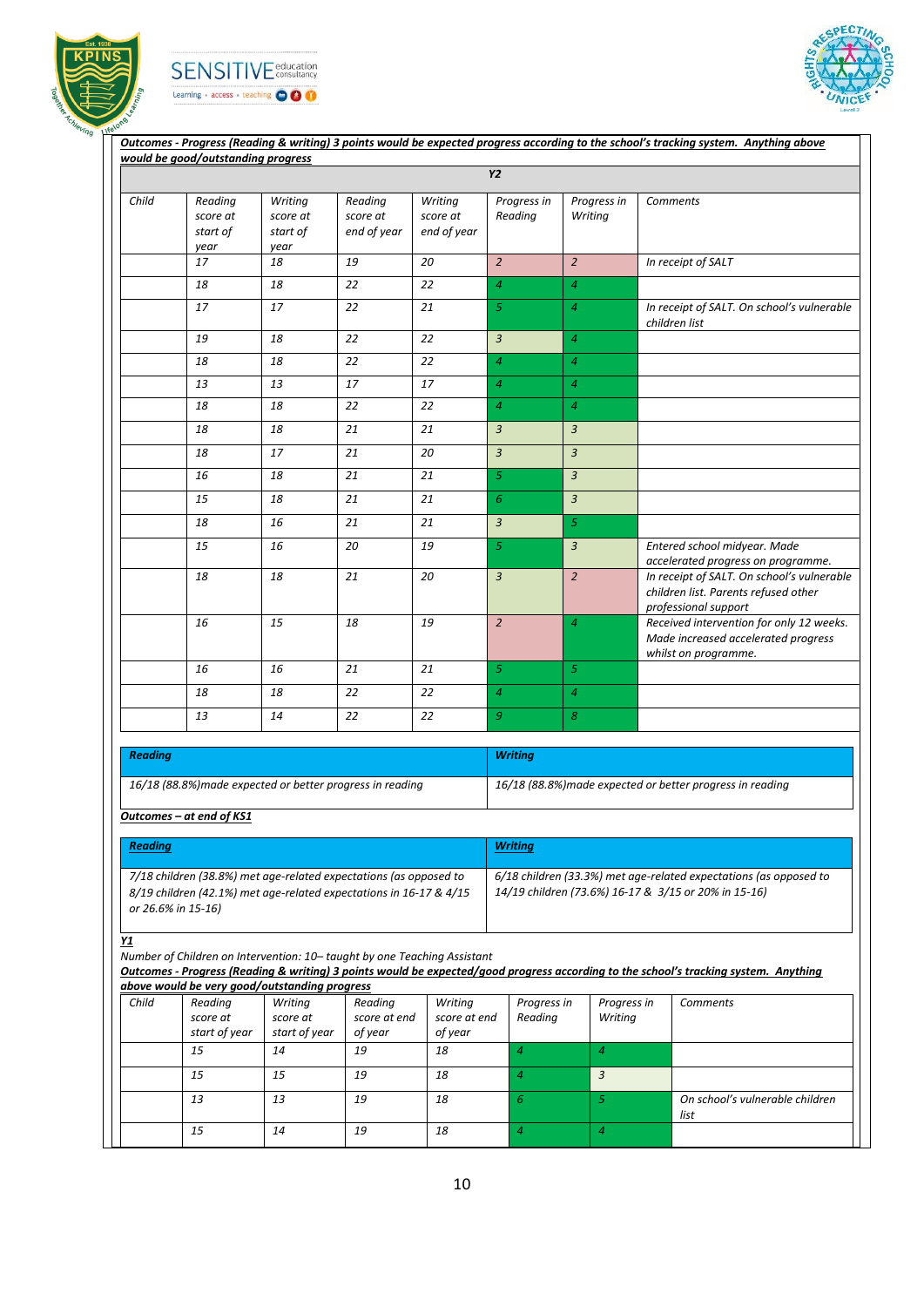

# **SENSITIVE** education Learning + access + teaching OOO



|                |                                                                                                                                                                                                                                                                                       |                     |                         |                         |                        |                                                                 | In receipt of SALT. Has                                                                                                                                                                                                    |
|----------------|---------------------------------------------------------------------------------------------------------------------------------------------------------------------------------------------------------------------------------------------------------------------------------------|---------------------|-------------------------|-------------------------|------------------------|-----------------------------------------------------------------|----------------------------------------------------------------------------------------------------------------------------------------------------------------------------------------------------------------------------|
|                | 15                                                                                                                                                                                                                                                                                    | 13                  | 19                      | 18                      | 4                      | 5                                                               | subsequently received ASD<br>diagnosis                                                                                                                                                                                     |
|                | 15                                                                                                                                                                                                                                                                                    | 14                  | 18                      | 18                      | $\overline{3}$         | $\overline{4}$                                                  | On school's vulnerable children<br>list                                                                                                                                                                                    |
|                | 13                                                                                                                                                                                                                                                                                    | 13                  | 18                      | 17                      | 5                      | $\overline{4}$                                                  |                                                                                                                                                                                                                            |
|                | 13                                                                                                                                                                                                                                                                                    | 13                  | 18                      | 17                      | $\overline{5}$         | $\overline{4}$                                                  |                                                                                                                                                                                                                            |
|                | 13                                                                                                                                                                                                                                                                                    | 13                  | 19                      | 18                      | 6                      | 5                                                               |                                                                                                                                                                                                                            |
|                | 13                                                                                                                                                                                                                                                                                    | 13                  | 19                      | 18                      | 6                      | $\mathfrak{S}$                                                  | <b>Hearing impairment</b>                                                                                                                                                                                                  |
|                |                                                                                                                                                                                                                                                                                       |                     |                         |                         |                        |                                                                 |                                                                                                                                                                                                                            |
| <b>Reading</b> | 10/10 children (100%) made expected/good progress in reading                                                                                                                                                                                                                          |                     |                         |                         | <b>Writing</b>         |                                                                 | 10/10 children (100%) made expected/good progress in writing                                                                                                                                                               |
| <b>Reading</b> |                                                                                                                                                                                                                                                                                       |                     |                         |                         | <b>Writing</b>         |                                                                 |                                                                                                                                                                                                                            |
|                | 7/10 children met end-of-year age-related expectations                                                                                                                                                                                                                                |                     |                         |                         |                        | 0/10 children met end-of-year age-related expectations          |                                                                                                                                                                                                                            |
|                |                                                                                                                                                                                                                                                                                       |                     |                         |                         |                        |                                                                 |                                                                                                                                                                                                                            |
| Description:   |                                                                                                                                                                                                                                                                                       |                     |                         |                         |                        | LCU - Literacy Catch Up - Wave 2 Reading & Writing Intervention |                                                                                                                                                                                                                            |
|                |                                                                                                                                                                                                                                                                                       |                     |                         |                         |                        |                                                                 |                                                                                                                                                                                                                            |
|                | One child left the school while engaged in the programme<br>above would be very good/outstanding progress                                                                                                                                                                             |                     |                         |                         |                        |                                                                 | Outcomes - Progress (Reading & writing) 3 points would be expected/good progress according to the school's tracking system. Anything                                                                                       |
|                | Reading<br>score at                                                                                                                                                                                                                                                                   | Writing<br>score at | Reading<br>score at end | Writing<br>score at end | Progress in<br>Reading | Progress in<br>Writing                                          | <b>Comments</b>                                                                                                                                                                                                            |
|                | start of year<br>18                                                                                                                                                                                                                                                                   | start of year<br>18 | of year<br>21           | of year<br>22           | 3                      | $\overline{4}$                                                  |                                                                                                                                                                                                                            |
|                | 18                                                                                                                                                                                                                                                                                    | 18                  | 20                      | 20                      | $\overline{2}$         | $\overline{2}$                                                  |                                                                                                                                                                                                                            |
|                | 18                                                                                                                                                                                                                                                                                    | 18                  | 22                      | 21                      | $\overline{4}$         | 3                                                               |                                                                                                                                                                                                                            |
|                | 18                                                                                                                                                                                                                                                                                    | 18                  | 19                      | 20                      | $\mathbf{1}$           | $\overline{2}$                                                  |                                                                                                                                                                                                                            |
|                | 18                                                                                                                                                                                                                                                                                    | 18                  | 20                      | 21                      | $\overline{2}$         | 3                                                               |                                                                                                                                                                                                                            |
|                | 18                                                                                                                                                                                                                                                                                    | 18                  | 20                      | 20                      | $\overline{2}$         | $\overline{2}$                                                  |                                                                                                                                                                                                                            |
|                | 18                                                                                                                                                                                                                                                                                    | 17                  | 21                      | 21                      | 3                      | $\overline{4}$                                                  |                                                                                                                                                                                                                            |
|                | 18                                                                                                                                                                                                                                                                                    | 18                  | 21                      | 21                      | 3                      | 3                                                               |                                                                                                                                                                                                                            |
|                | 18                                                                                                                                                                                                                                                                                    | 18                  | 19                      | 19                      | $\mathbf{1}$           | $\mathbf{1}$                                                    |                                                                                                                                                                                                                            |
|                | 18                                                                                                                                                                                                                                                                                    | 18                  | 22                      | 22                      | $\overline{4}$         | $\overline{4}$                                                  |                                                                                                                                                                                                                            |
| Y2<br>Child    | <b>Outcomes - Progress (Reading)</b><br>5/10 (50%) children made expected/good progress compared to all (4/4) (100%)children last year.<br><b>Outcomes - Progress (Writing)</b><br>$6/10$ (60%) children made good or outstanding progress compared to (3/4)(75%) children last year. |                     |                         |                         |                        |                                                                 | On school's vulnerable chn's list<br>On school's vulnerable chn's list<br>On school's vulnerable chn's list<br>On school's vulnerable chn's list<br>On school's vulnerable chn's list<br>On school's vulnerable chn's list |
| <b>Reading</b> | Outcomes - results at end of KS1<br>2 children (20%) met age-related expectations in reading                                                                                                                                                                                          |                     |                         |                         | <b>Writing</b>         |                                                                 | 2 children (20%) met age-related expectations in reading                                                                                                                                                                   |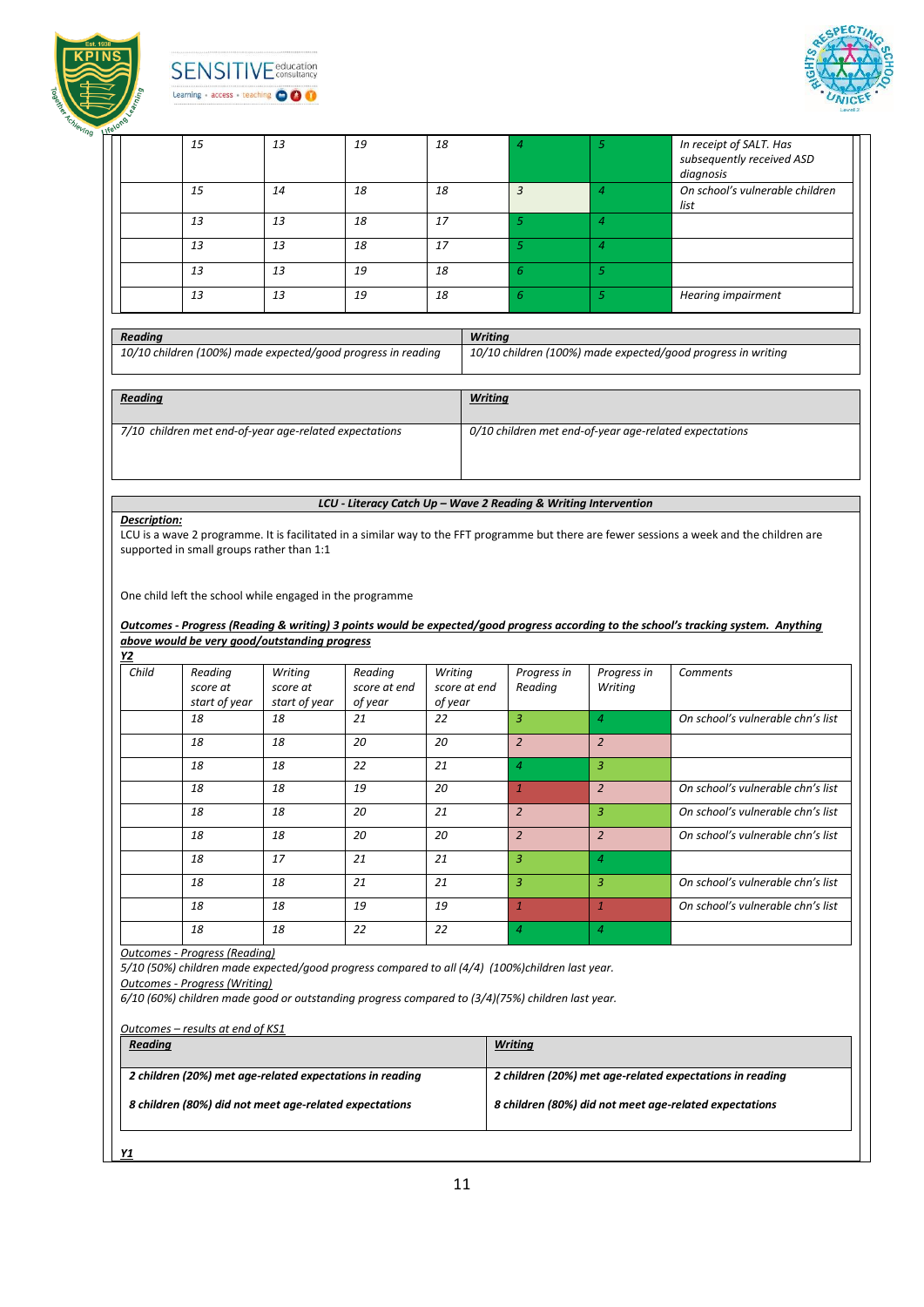





┑

#### *Number of Children on Intervention: 4*

|                                  | (Outcomes - Progress (Reading)                                                                                                                                                                                         |                     |                                                  |                           |                  |                |                                                      |          |
|----------------------------------|------------------------------------------------------------------------------------------------------------------------------------------------------------------------------------------------------------------------|---------------------|--------------------------------------------------|---------------------------|------------------|----------------|------------------------------------------------------|----------|
| Child                            | Reading                                                                                                                                                                                                                | Writing             | Reading                                          | Writing                   |                  | Progress in    | Progress in                                          | Comments |
|                                  | score at                                                                                                                                                                                                               | score at            | score at end                                     | score at end              |                  | Reading        | Writing                                              |          |
|                                  | start of year<br>13                                                                                                                                                                                                    | start of year<br>13 | of year<br>18                                    | of year<br>18             | $\sqrt{5}$       |                | $\sqrt{5}$                                           |          |
|                                  |                                                                                                                                                                                                                        |                     |                                                  |                           |                  |                |                                                      |          |
|                                  | 13                                                                                                                                                                                                                     | 13                  | 17                                               | 17                        | $\boldsymbol{4}$ |                | $\overline{4}$                                       |          |
|                                  | 15                                                                                                                                                                                                                     | 15                  | 18                                               | 18                        | $\mathfrak{Z}$   |                | $\mathfrak{Z}$                                       |          |
|                                  | 15                                                                                                                                                                                                                     | 13                  | 19                                               | 18                        | $\overline{a}$   |                | $\sqrt{5}$                                           |          |
|                                  | <b>Outcomes - Progress (Reading)</b>                                                                                                                                                                                   |                     |                                                  |                           |                  |                |                                                      |          |
|                                  | 4/4 (100%) of children made expected/good progress compared with 100% (8/8 last year)<br><b>Outcomes - Progress (Writing)</b><br>4/4 (100%) of children made expected/good progress compared with 100% (8/8 last year) |                     |                                                  |                           |                  |                |                                                      |          |
| Reading                          |                                                                                                                                                                                                                        |                     |                                                  |                           | <b>Writing</b>   |                |                                                      |          |
|                                  |                                                                                                                                                                                                                        |                     |                                                  |                           |                  |                |                                                      |          |
|                                  | 0/4 met end of year expectations in reading                                                                                                                                                                            |                     |                                                  |                           |                  |                | 0/4 children met end of year expectations in writing |          |
|                                  |                                                                                                                                                                                                                        |                     | MCU - Maths Catch-Up - Maths Wave 2 Intervention |                           |                  |                |                                                      |          |
| Description:<br>$\underline{Y2}$ | MCU is a wave 2 intervention programme taught in small groups -usually between 2-4 children.<br>Number of Children on Intervention: 21- split between 3 Teaching Assistants                                            |                     |                                                  |                           |                  |                |                                                      |          |
| Child                            | Maths score                                                                                                                                                                                                            | Maths score         |                                                  | Progress in Maths in year |                  |                | <b>Total Progress in Maths since</b>                 | Comments |
|                                  | at start of<br>year                                                                                                                                                                                                    | at end of year      |                                                  |                           |                  | EYFS           |                                                      |          |
|                                  |                                                                                                                                                                                                                        |                     | 19                                               |                           |                  | 6              |                                                      |          |
|                                  | 16                                                                                                                                                                                                                     |                     |                                                  |                           | 3                |                |                                                      |          |
|                                  | 17                                                                                                                                                                                                                     |                     | 19                                               |                           | $\overline{2}$   | 6              |                                                      |          |
|                                  |                                                                                                                                                                                                                        |                     |                                                  |                           |                  |                |                                                      |          |
|                                  | 18                                                                                                                                                                                                                     |                     | 21                                               |                           | $\overline{3}$   | 8 <sub>o</sub> |                                                      |          |
|                                  |                                                                                                                                                                                                                        |                     |                                                  |                           |                  |                |                                                      |          |
|                                  | 18                                                                                                                                                                                                                     |                     | 22                                               |                           | $\overline{4}$   | $\overline{7}$ |                                                      |          |
|                                  |                                                                                                                                                                                                                        |                     |                                                  |                           |                  |                |                                                      |          |
|                                  | 19                                                                                                                                                                                                                     |                     | 22                                               |                           | 3                | 8              |                                                      |          |
|                                  | 17                                                                                                                                                                                                                     |                     | 19                                               |                           |                  | $\overline{4}$ |                                                      |          |
|                                  |                                                                                                                                                                                                                        |                     |                                                  |                           | $\overline{2}$   |                |                                                      |          |
|                                  | 18                                                                                                                                                                                                                     |                     | 22                                               |                           | $\overline{4}$   | $\overline{7}$ |                                                      |          |
|                                  |                                                                                                                                                                                                                        |                     |                                                  |                           |                  |                |                                                      |          |
|                                  | 18                                                                                                                                                                                                                     |                     | 20                                               |                           | $\overline{2}$   | 5              |                                                      |          |
|                                  |                                                                                                                                                                                                                        |                     |                                                  |                           |                  |                |                                                      |          |
|                                  | 16                                                                                                                                                                                                                     |                     | 21                                               |                           | 5                | 7              |                                                      |          |
|                                  | 17                                                                                                                                                                                                                     |                     | 20                                               |                           |                  | 6              |                                                      |          |
|                                  |                                                                                                                                                                                                                        |                     |                                                  |                           | $\overline{3}$   |                |                                                      |          |
|                                  | Left midyear                                                                                                                                                                                                           |                     |                                                  |                           |                  |                |                                                      |          |
|                                  |                                                                                                                                                                                                                        |                     |                                                  |                           |                  |                |                                                      |          |
|                                  |                                                                                                                                                                                                                        |                     | 22                                               |                           | 3                | 9              |                                                      |          |
|                                  | 19                                                                                                                                                                                                                     |                     |                                                  |                           |                  |                |                                                      |          |
|                                  |                                                                                                                                                                                                                        |                     |                                                  |                           |                  |                |                                                      |          |
|                                  | 18                                                                                                                                                                                                                     |                     | 21                                               |                           | 3                | 7 <sup>1</sup> |                                                      |          |
|                                  |                                                                                                                                                                                                                        |                     |                                                  |                           |                  |                |                                                      |          |
|                                  | 18                                                                                                                                                                                                                     |                     | 21                                               |                           | $\overline{3}$   | $\mathcal{I}$  |                                                      |          |
|                                  | 17                                                                                                                                                                                                                     |                     | 20                                               |                           |                  | 5 <sub>5</sub> |                                                      |          |
|                                  |                                                                                                                                                                                                                        |                     |                                                  |                           | $\overline{3}$   |                |                                                      |          |
|                                  | 18                                                                                                                                                                                                                     |                     | 20                                               |                           | $\overline{2}$   | 6              |                                                      |          |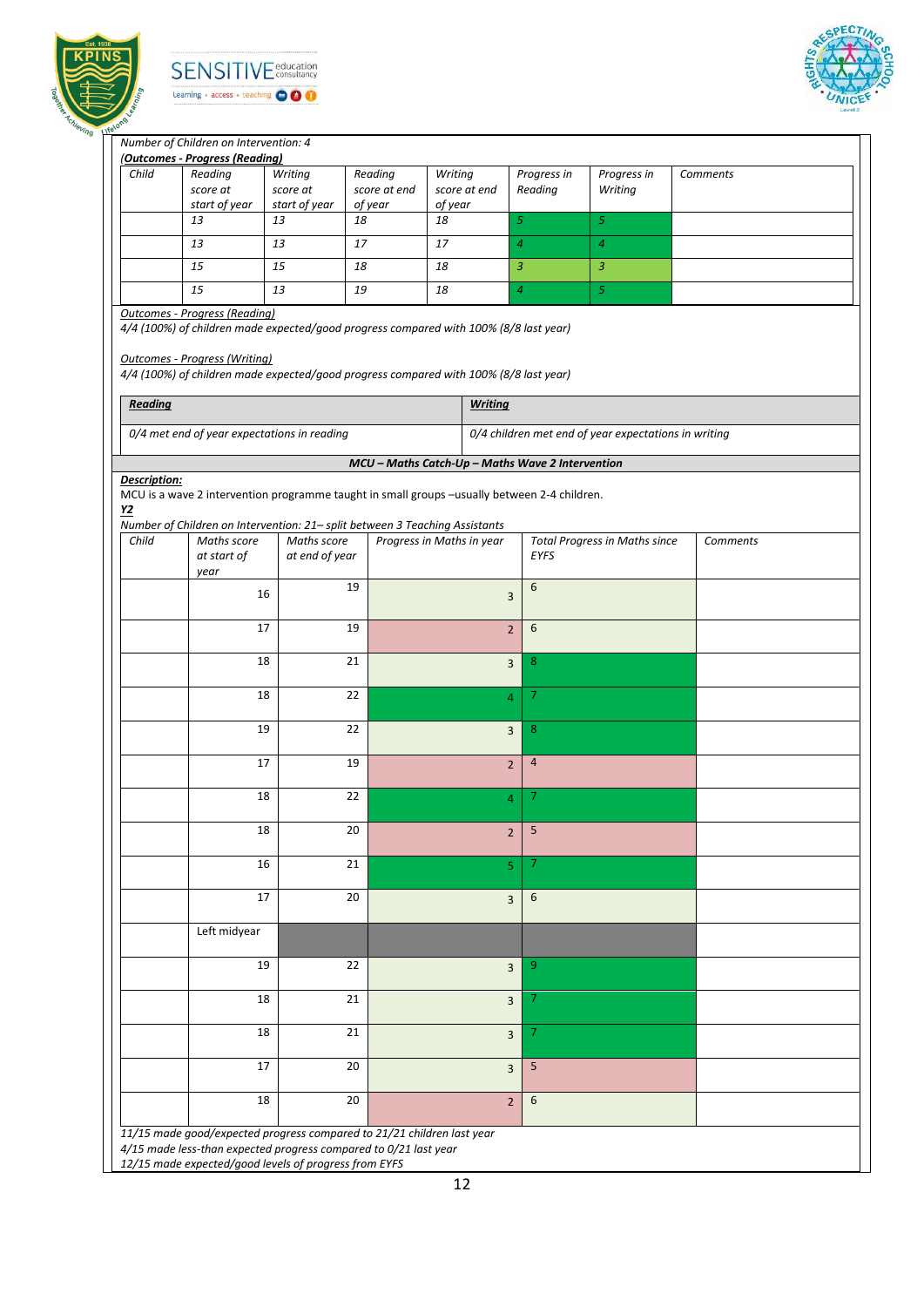





*Outcomes – results at end of KS1*

*Maths Catch Up Y2*

#### *4/15 (27%) met age-related expectations at end of KS1 compared with 13/21 (62%) last year.*

| Child | Maths score at | Maths score at end | <b>Progress in Maths</b>  | Comments |
|-------|----------------|--------------------|---------------------------|----------|
|       | start of year  | of year            |                           |          |
|       | 14             | 18                 | $\overline{4}$            |          |
|       |                |                    |                           |          |
|       | 13             | 18                 | $\overline{\mathfrak{s}}$ |          |
|       | 13             | 18                 | $\overline{\mathfrak{s}}$ |          |
|       |                |                    |                           |          |
|       | 13             | 17                 | $\overline{4}$            |          |
|       |                |                    |                           |          |
|       | 13             | 18                 | $\overline{5}$            |          |
|       | 15             | 18                 | $\overline{3}$            |          |
|       |                |                    |                           |          |
|       | 15             | 18                 | $\overline{3}$            |          |
|       | 13             | 18                 | $\sqrt{5}$                |          |
|       |                |                    |                           |          |
|       | 13             | 17                 | $\overline{4}$            |          |
|       |                |                    |                           |          |
|       | 13             | 18                 | $\sqrt{5}$                |          |
|       | 13             | 19                 | $\sqrt{6}$                |          |
|       |                |                    |                           |          |
|       | 13             | 17                 | $\overline{a}$            |          |
|       | 14             | 18                 | $\boldsymbol{4}$          |          |
|       |                |                    |                           |          |
|       |                |                    |                           |          |
|       |                |                    |                           |          |
|       | 14             | 17                 | $\overline{3}$            |          |
|       | 13             | 19                 | $\epsilon$                |          |
|       |                |                    |                           |          |
|       | 13             | 16                 | $\overline{\mathbf{3}}$   |          |

*All children made expected/good progress*

*Maths Catch Up Y1*

*2/16 met age-related expectations compared to 0/4 last year*

*Maths – Becoming 1st Class @ Number*

*Becoming 1st Class @ Number is a small group maths intervention. Children are taught in groups of 4. The aim is to build confidence and to fill in missing gaps in the children's knowledge and skills. The intervention was run by 1 Teaching Assistant. Y1*

| Child | Maths score at<br>start of year | Maths score at end<br>Progress in Maths<br>of year |  | Comments                                                                                            |  |  |  |
|-------|---------------------------------|----------------------------------------------------|--|-----------------------------------------------------------------------------------------------------|--|--|--|
|       |                                 | 16                                                 |  | Removed from Maths Catch Up due to limited progress<br>and placed on 'Becoming 1st Class @ Number'. |  |  |  |
|       | 14                              | -17                                                |  | Removed from Maths Catch Up due to limited progress<br>and placed on 'Becoming 1st Class @ Number'. |  |  |  |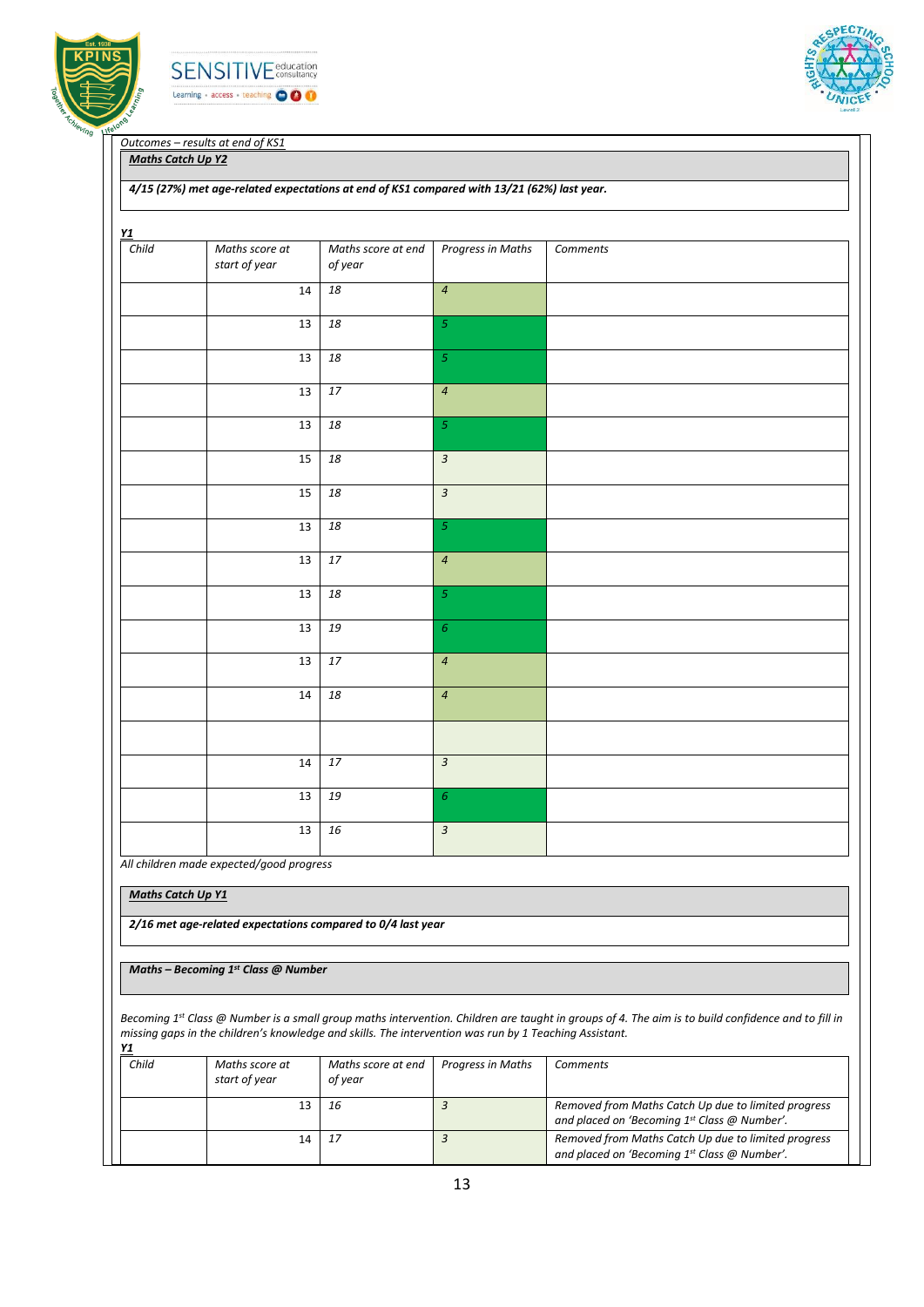

**SENSITIVE** education Learning - access - teaching OOO



| 17 | $\overline{4}$                      | Removed from Maths Catch Up due to limited progress<br>and placed on 'Becoming 1st Class @ Number'. |
|----|-------------------------------------|-----------------------------------------------------------------------------------------------------|
| 17 | 3                                   | Removed from Maths Catch Up due to limited progress<br>and placed on 'Becoming 1st Class @ Number'. |
| 16 | 12                                  |                                                                                                     |
| 17 |                                     |                                                                                                     |
| 16 | 3                                   |                                                                                                     |
| 16 | 6                                   |                                                                                                     |
|    |                                     |                                                                                                     |
|    |                                     |                                                                                                     |
|    | Maths - Becoming 1st Class @ Number |                                                                                                     |

## **Arrangements for Identification & Assessment of SEND pupils**

SEND children were identified via several methods. Firstly, children receiving support from outside agencies such as Speech and Language Therapy (SALT); Occupational Therapy (OT); Children's and Adolescent Mental Health Service (CAMHS); Children's Sensory Team (CST) and children requiring support from the Educational Psychologist (EP) were automatically included.

Children were identified mid-year through a graduated response. The children were identified by members of staff and meetings were held with parents regarding removing barriers to learning. Following a short monitoring period, children were either referred to other agencies, had their levels of support or intervention amended or staff continued to monitor progress over time.

> Update on SEND Provision Arrangements (Curriculum and interventions) **Becoming 1st Class @ Number – speaking with staff member 23.4.18**

#### **What do you think about Beginning 1st Class at Number?**

I like the way the focus is on reasoning and different ideas of quantities and models. Always giving a reason. **What are you noticing about the children's progress** – doesn't focus much on writing the numbers. The topic wasn't

supposed to show them the numerals – but the staff member adapted the programme to include this.

One child was not comfortable with identifying numerals to 5 when the programme started buy has made very good progress.

The emphasis on exposing children to different models of number operations and visual aids was noted as good and useful to the children.

**Conclusion: for children with very low mathematic skills, the programme seems to support their progress well. SEND Budget allocation for past 12 months**

*The school received £19,207 in total. The SEND expenditure was used to cover the cost of staff salaries, specialist equipment and resources to a total of £24, 063.32. This is a reduction of just over £27K when compared to the previous year and is due to falling pupil numbers on the school roll and fewer children with entering the school with EHCPs or securing them during their time at the school.* 

*Going forwards, the amount is likely to continue to diminish due to changes to funding to support SEND in schools by Harrow (previously, the first £12K was given to each school to cover the cost of the first two children requiring or working towards receiving an EHCPs). This money is now not being given to schools, from 2019/20.*

*The needs of several children in school has meant that staffing costs for the year (to provide 1:1 support) were significantly above what was budgeted for whilst the school also deployed other teaching support staff not specifically recruited to support specific SEND leaners to work with such learners.* 

SEND Staffing Resources

Staff illness and a lack of resources to cover programmes (which require staff running them to have received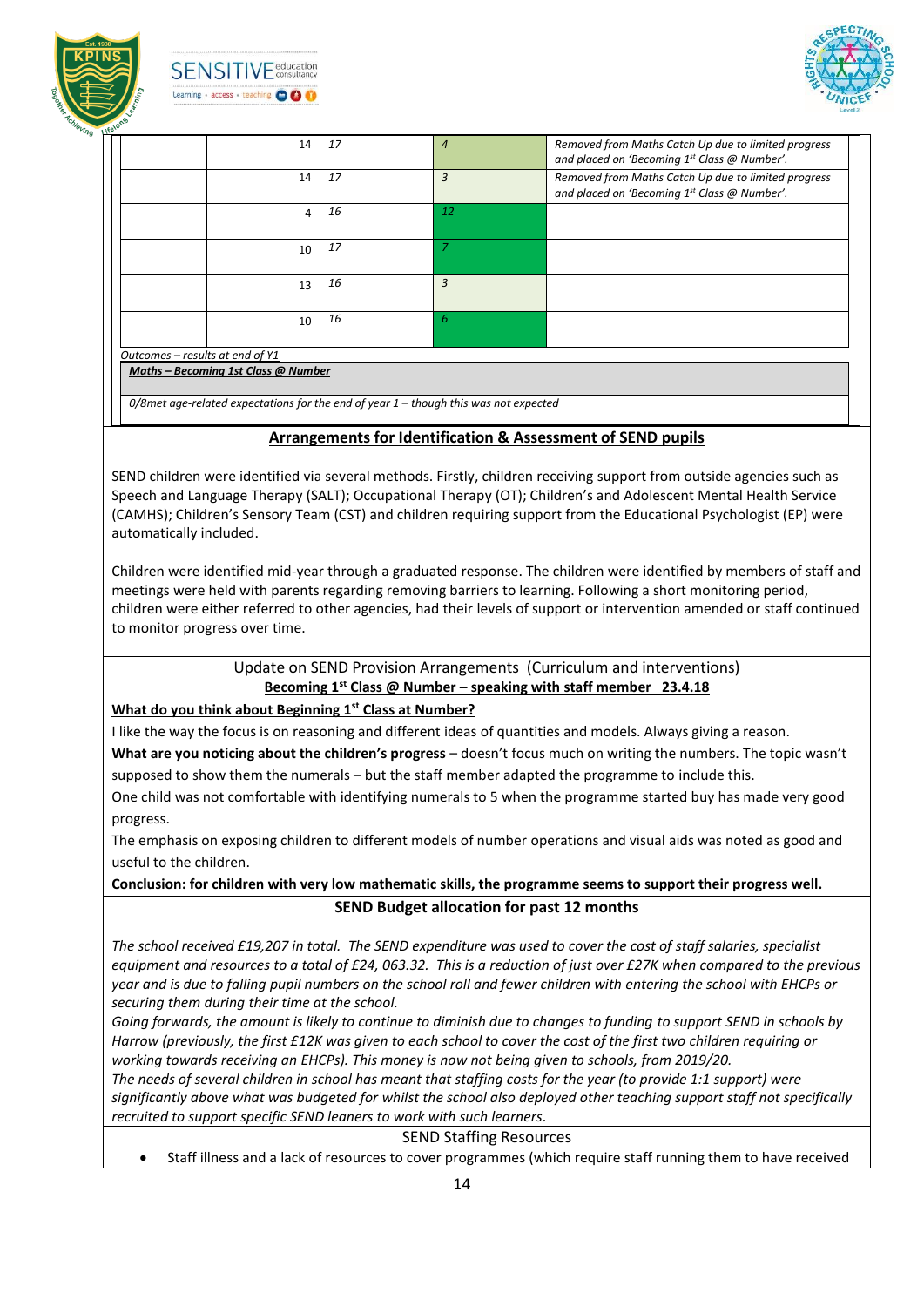





specialist training) will undoubtedly have impacted on results. This pressure is likely to continue.

 Given shortfalls in school budgets going forward, it may well be necessary to reduce the amount of money spent on staffing resources.

### **Complaints relating to SEND in past 12 months**

*There have been no complaints relating to SEND in the last 12 months.*

### **SEND School CPD arrangements in past 12 months**

- *Training regarding Neurodiversity (following Inclusion Manager receiving training on 12/10/17 by Patoss) this was cascaded to staff on 16/01/2018. Resources included an assessment tool which staff have used to identify possible areas of need of children.*
- *Training was provided by the Children's Sensory Team on 25/05/17 on how to support children with glue ear in the classroom.*
- *A request was made for the Advisory Teacher for Autistic Children, Jane Bevan-Cotton, to observe an ASD child who was having particular behavioural difficulties and who may have faced exclusion. Suggestions were put in place by the Class Teacher, TA and Inclusion Manager, resulting in improved outcomes regarding behaviour.*

SEND Parent Partnership activities in past 12 months

*Seminar Lessons -* half-termly parent seminar lessons are facilitated for parents in all year groups which support them in developing an understanding of how the curriculum is taught to their children within their current year group but also in the next year group, prior to transfer. Parent feedback has been positive and sessions are always well-attended.

*Reading Club -* the school hosts a Year 1 after-school reading club in which pupils are targeted who require support to improve their reading skills in order to meet age-appropriate expectations. Parents attend these after school sessions which last for 30 minutes once a week and are given gap tasks relating to the week's input. The school removes all barriers to maximize attendance, encouraging parents to bring along other siblings. This has had a positive outcome on the attainment of the pupils by the end of KS 1. The course has run for several years and parents have provided glowing feedback.

*Closing the Gap Groups - targeted support for families whose children's attainment requires improvement. Y2 families -* **5** families attended. 8 families attended; one family left the school and 2 other families had limited attendance due to their children's health**.**

*Outcomes:* all children made progress in terms of common exception words, they learned to sight read over the course of the sessions – with, on average an increase of 24 words per child. All parents fed back that the course had been useful and all were able to list examples of new learning.

**Y1 families –** 11 families attended the course at the start. 5 families attended more than half of the sessions. Sibling illness was often an issue resulting in non-attendance.

*Outcomes:* All of the parents completing the course felt it had been useful and were effusive in their praise.

*Literacy & Maths open weeks* – seminar lessons for parents to come and observe the sessions in their child's class

*Family Learning* – run in partnership with Harrow College - the intergenerational course seeks to provide a highquality learning programme for adults and families. The aim is to increase and widen participation in learning, promote the wider benefits of learning, enable people to develop skills, knowledge and confidence, and encourage a culture of life-long learning through progressing learners to further study.

ESOL – 10 parents of families in the schools did ESOL courses. 9/10 parents passed and so are eligible to attend further courses to improve their English through support from Stanmore College.

**Impact of partnerships with external agencies and other schools to improve quality of SEND provision in past 12 months**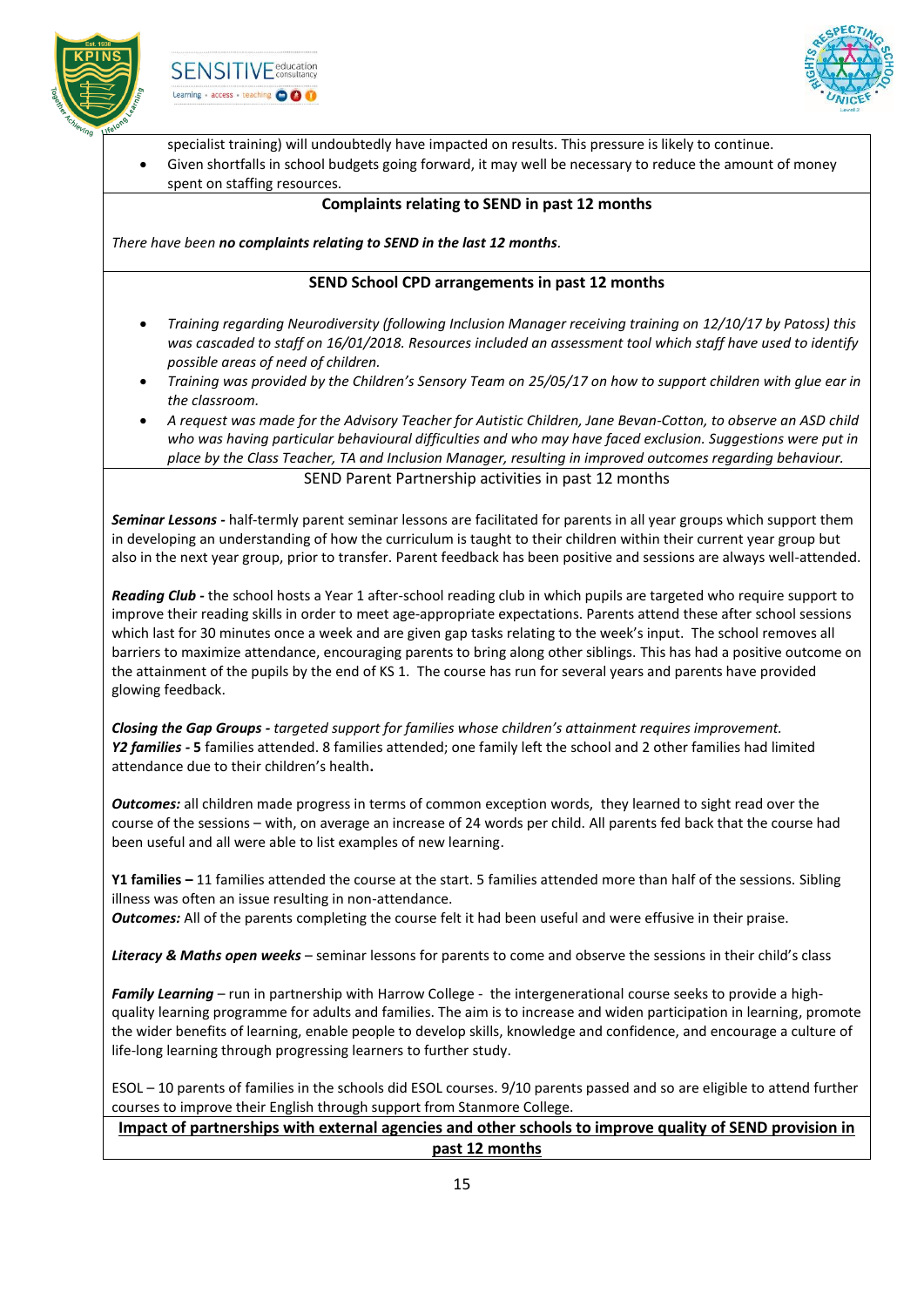





# **Harrow School Counselling Partnership**

HSCP is a 'wrap-around service' available to children, parents and staff. 2 counsellors see up to 4 children for 1:1 sessions once a week. In addition, the Counselling Services Manager meets with parents and staff and smaller groups of children who self-refer to the service.

*Summary of intervention and impact:*

## **Adhoc Meetings**

| Meeting<br>with<br>child<br>and<br>member<br>of staff | Meeting<br>with<br>parent<br>and<br>child | Meeting<br>with<br>parent<br>and<br>member<br>of staff | Staff<br>meeting | Adhoc<br>meeting<br>with<br>staff | Facilitat<br>e<br>meeting<br>with 2 or<br>more<br>member<br>s of staff | LAC/TAF<br>/TAC/PE<br>P<br><b>Meeting</b><br>S | Observa<br>tion | Classroo<br>m<br>interven<br>tion | Group | Other | Total |
|-------------------------------------------------------|-------------------------------------------|--------------------------------------------------------|------------------|-----------------------------------|------------------------------------------------------------------------|------------------------------------------------|-----------------|-----------------------------------|-------|-------|-------|
| 18                                                    |                                           | 5                                                      | 1                | 21                                | ш                                                                      | 0                                              | 3               | 12                                | 0     | 5     | 67    |

#### **Service to Staff**

| 501111                                |                                         |               |          |                                          |                                                          |
|---------------------------------------|-----------------------------------------|---------------|----------|------------------------------------------|----------------------------------------------------------|
| Number new staff<br>referral received | Total number staff<br>visits to service | $\frac{e}{a}$ | $\omega$ | Number unique staff<br>members supported | Number staff<br>receiving ongoing<br>therapeutic support |
|                                       | 50                                      |               |          |                                          |                                                          |

#### **Parents' Drop ins**

|                                      | Individual referrals                              |                          |                                       |                                                                                                       |      |        |                                                           |                                                                            | Couples / family referrals   |                                                              |                                                           |  |
|--------------------------------------|---------------------------------------------------|--------------------------|---------------------------------------|-------------------------------------------------------------------------------------------------------|------|--------|-----------------------------------------------------------|----------------------------------------------------------------------------|------------------------------|--------------------------------------------------------------|-----------------------------------------------------------|--|
| Number<br>new<br>parent<br>referrals | Total<br>number<br>parent<br>visits to<br>service | ted<br>parents<br>suppor | support<br>aujoauo<br>peutic<br>thera | $\overline{s}$<br>σ<br>agencies<br>refer<br>$\overline{\sigma}$<br>other<br>nwa<br>$\mathsf{c}$<br>ģ. | Male | Female | <b>Number</b><br>new<br>couple $/$<br>family<br>referrals | Total<br>number<br>couple $\overline{a}$<br>family<br>visits to<br>service | Б<br>supported<br>ents<br>ga | apeutic<br>مط<br>ť<br>ther;<br>loddns<br><b>BuioBuo</b><br>Б | °4<br>referrals<br>agencies<br>onward<br>other<br>o.<br>2 |  |
| 5                                    | 18                                                | 8                        |                                       | 0                                                                                                     | 2    | 6      | 0                                                         | 0                                                                          | 0                            | 0                                                            | 0                                                         |  |

# **Lunchtime Drop in Service**

| Total                                            | Total                                              | . .<br>Total                                         | <b>Num</b>                           |                                 | No.                                | Aver                                     | %                          | Male | Fem | F |     |                 |     |    |      |     |
|--------------------------------------------------|----------------------------------------------------|------------------------------------------------------|--------------------------------------|---------------------------------|------------------------------------|------------------------------------------|----------------------------|------|-----|---|-----|-----------------|-----|----|------|-----|
| num<br>ber<br>refer<br>rals<br>to<br>servi<br>ce | num<br>ber<br>child<br>visits<br>to<br>servi<br>ce | num<br>ber<br>child<br>ren<br>still<br>to be<br>seen | ber<br>child<br>ren<br>canc<br>elled | No.<br>uniq<br>ue<br>pupil<br>S | maki<br>ng<br>repe<br>at<br>visits | age<br>no.<br>of<br>repe<br>at<br>visits | Child<br>ren<br>on<br>roll |      | ale |   | KS1 | KS <sub>2</sub> | EAL | 윤  | None | SEN |
| 168                                              | 168                                                | 0                                                    | 0                                    | 62                              | 30                                 | 4.5                                      | 19.<br>9%                  | 21   | 41  | 0 | 68  | 67              | 113 | 23 | 112  | 23  |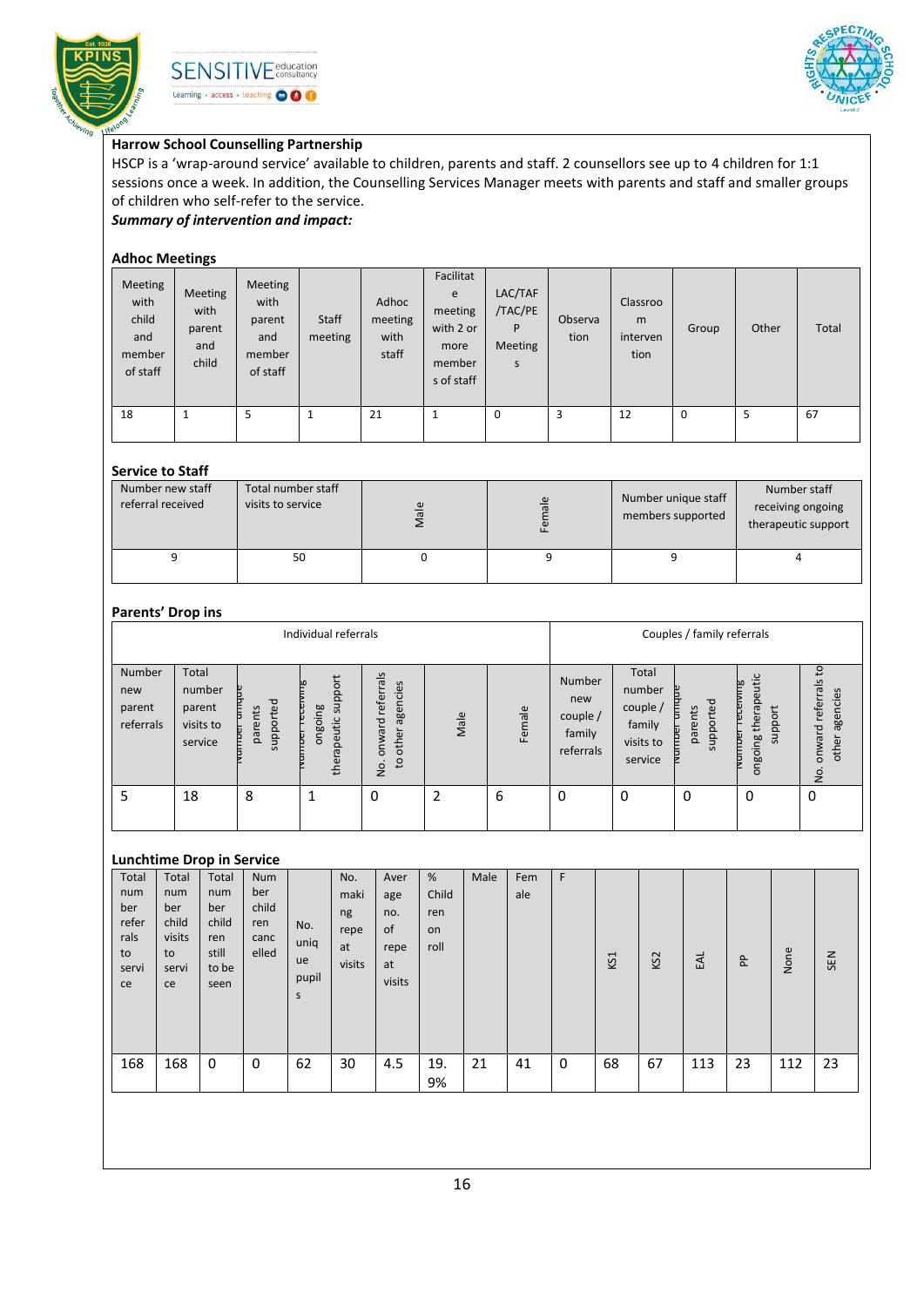





## **Impact on children's progress and attainment:**

#### **Progress:**

| .    |                |                                                            |                                                                 |                                                                 |                                                          |                                                               |                                                               |
|------|----------------|------------------------------------------------------------|-----------------------------------------------------------------|-----------------------------------------------------------------|----------------------------------------------------------|---------------------------------------------------------------|---------------------------------------------------------------|
| Name | Year Group     | Progress in<br>year prior to<br>receiving<br>therapy maths | Progress in<br>year prior to<br>receiving<br>therapy<br>reading | Progress in<br>year prior to<br>receiving<br>therapy<br>writing | Progress in 1st<br>year of<br>receiving<br>therapy maths | Progress in 1st<br>year of<br>receiving<br>therapy<br>reading | Progress in 1st<br>year of<br>receiving<br>therapy<br>writing |
|      | $\overline{2}$ | Accelerated                                                | Accelerated                                                     | Accelerated                                                     | Limited                                                  | Expected                                                      | Limited                                                       |
|      | $\overline{2}$ | Accelerated                                                | Accelerated                                                     | Accelerated                                                     | Accelerated                                              | Accelerated                                                   | Expected                                                      |
|      | $\overline{2}$ | Expected                                                   | Expected                                                        | Expected                                                        | Limited                                                  | Limited                                                       | Expected                                                      |
|      | 1              | Accelerated                                                | Accelerated                                                     | Accelerated                                                     | Limited                                                  | Expected                                                      | Limited                                                       |

#### **Impact on children's progress and attainment: Attainment:**

| Name | Year Group     | Attainment in<br>year prior to<br>receiving<br>therapy maths | Attainment in<br>year prior to<br>receiving<br>therapy<br>reading | Attainment in<br>year prior to<br>receiving<br>therapy<br>writing | Attainment in<br>$1st$ year of<br>receiving<br>therapy maths | Attainment in<br>$1st$ year of<br>receiving<br>therapy<br>reading | Attainment in<br>$1st$ year of<br>receiving<br>therapy<br>writing |
|------|----------------|--------------------------------------------------------------|-------------------------------------------------------------------|-------------------------------------------------------------------|--------------------------------------------------------------|-------------------------------------------------------------------|-------------------------------------------------------------------|
|      | $\overline{2}$ | Below                                                        | Below                                                             | Below                                                             | At                                                           | At                                                                | At                                                                |
|      | $\overline{2}$ | Well below                                                   | Well below                                                        | Well below                                                        | Well below                                                   | Well below                                                        | Well below                                                        |
|      | $\overline{2}$ | Below                                                        | Below                                                             | Below                                                             | Below                                                        | Below                                                             | Below                                                             |
|      |                | Well below                                                   | Well below                                                        | Well below                                                        | Well below                                                   | Below                                                             | Well below                                                        |

Progress and attainment of the children receiving the intervention was disappointing. Numerous factors could have contributed: the children may have received interventions in the year prior to this support, meaning their progress was accelerated; the group is a small sample and may not be statistically significant.

The support the school has received from the service has been outstanding. The CSM has provided bilingual support for Arabic children in school and has happily given of her time to support translation between the school and families. This has e.g. led to the school gaining information that one child had been severely traumatized when in transit to the UK.

#### **Support between KPINs and other settings:**

- In February 2018, the school facilitated a visit from 2 teachers and 2 members of support staff from Park High School to model the teaching of phonics and guided reading. Knowledge gained from the session was applied within interventions facilitated at the High School. Evaluation forms received rated all input provided by the school as excellent (17) very good (12) or good (1). All attendees felt their personal skills or knowledge had been improved following attendance at the session. Teaching sessions observed were rated as very good (2) and excellent (2)
- We continue to work closely with external agencies including Speech and Language Therapy; Educational Psychology Service; Children's Sensory Team; Occupational Therapy; Early Support, Home Start.

**Priorities for improvement of the school's SEN provision for the next 12 months**

*Key priorities for improvement for the next 12 months*

 *Continue to identify children who can be supported to make progress in-line with age-related expectations (ARE)*